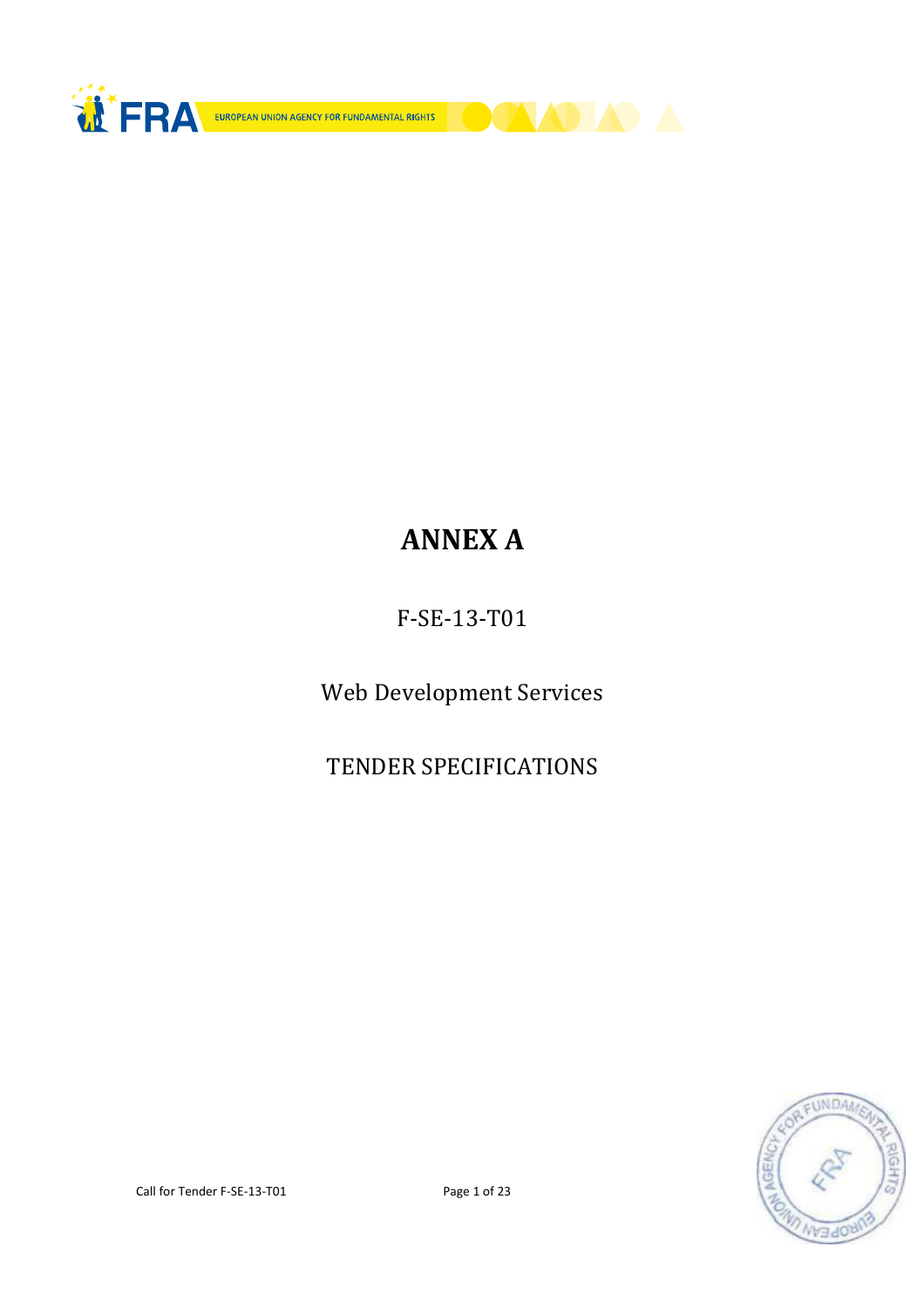

# 1. Description of the tender

The present call for tender is inter-institutional and its subject is the provision of Web Development Services to the European Union Agency for Fundamental Rights (FRA) and the European Network and Information Security Agency (ENISA), hereinafter collectivelly referred to as "the Contracting Authority", covering software development services, including analysis, design, development and project management.

The lead Contracting Authority is the FRA, that will act on its own behalf and on behalf of ENISA during the tendering and contracting phases.

The Contract Notice for the present call for tenders was published on 13/02/2013 with reference number 2013/S 031-047790.

# 2. Division into lots

This tender is divided into two (2) Lots, as follows:

- Lot 1: Intranet Web Development Services
- Lot 2: Internet Web Development Services

Tenderers can apply for one or for more lots. However, a separate tender must be submitted for each lot, and each tender must cover all the tasks in the lot to which it refers. Submission of a tender for only some of the tasks to be performed under the contract will lead to the rejection of the tender.

# 3. Purpose of the tender

The purpose of this invitation to tender is to award a multiple framework services contract for the provision of Web Development services.

The Contracting Authority intends to award a minimum of three (3) and a maximum of five (5) framework contracts, in cascading and descending order, for the provision of services as specified in Annex A.1 Technical Specifications, provided that there is a sufficient number of economic operators that satisfy the selection criteria or a sufficient number of admissible tenders which meet the award criteria.

The multiple framework contracts will take the form of contracts which are separate but concluded on identical terms with each of the successful tenderers.

Being this call of an inter-institutional nature, the lead Contracting Authority will sign the framework contract(s) and possible amendments on its behalf and on behalf of the other Contracting Authority.

Framework contracts involve no direct commitment and, in particular, do not constitute orders per se. Instead, they lay down the legal, financial, technical and administrative provisions a FUNDAM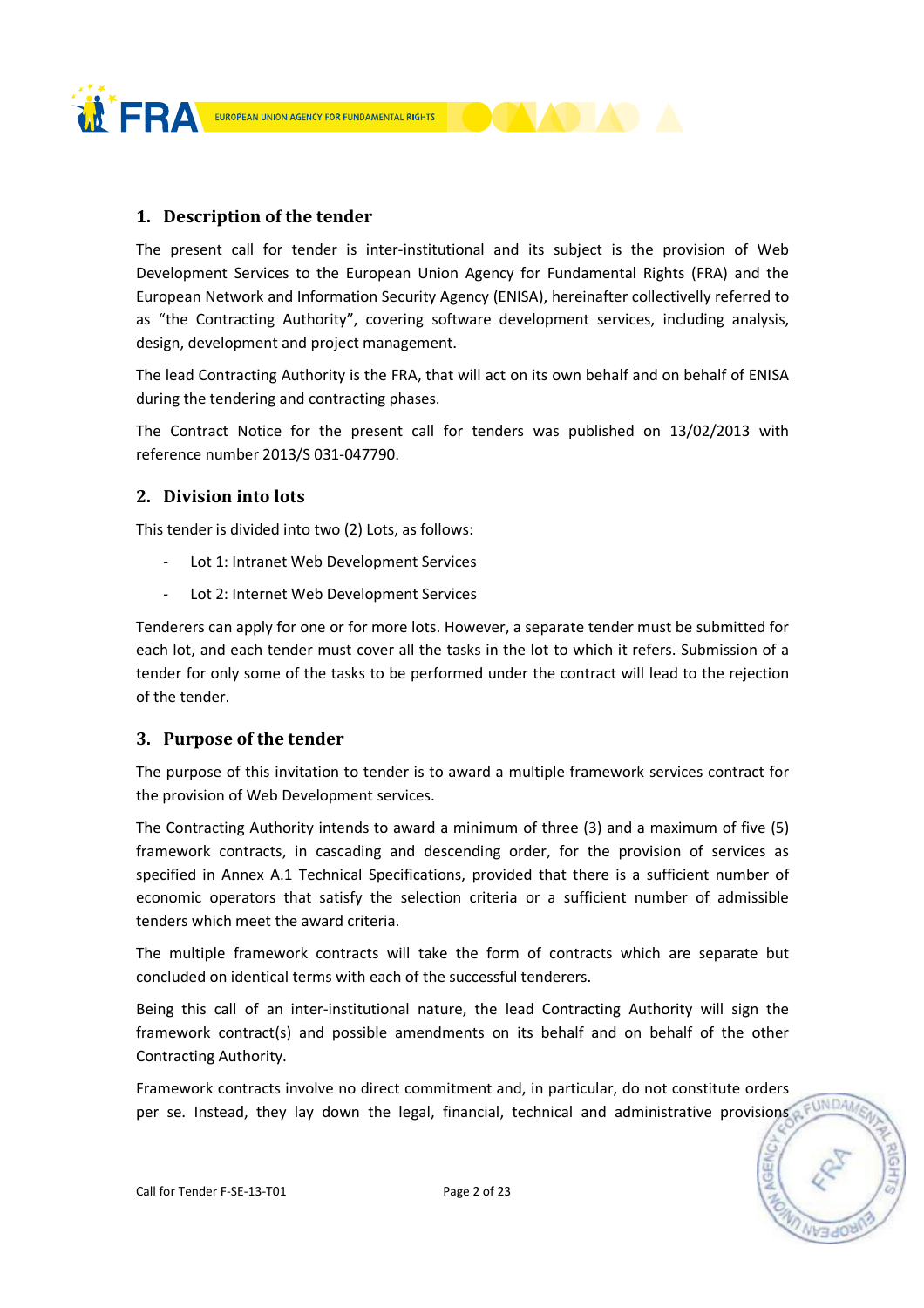

governing the relations between the Contracting Authority and the Contractor during the period of its validity. Specific contracts or order forms will be issued throughout the validity of the Framework contract. Such specific contracts or orders will be attached to the Framework Contract. The draft Framework Contract (Annex B) specifies the basic conditions applicable to any assignment placed under its terms. Signature of a Framework Contract does not oblige the Contracting Authority to place an assignment. The Framework Contract does not preclude the Contracting Authority from assigning tasks in the areas set out above to the other Contractors or from having these tasks carried out by Contracting Authority's staff.

# 4. Place of delivery or performance

The place of performance of the tasks shall be the Contractors premises or any other place indicated in Annex A.1 Technical Specifications.

# 5. Duration

The framework contract(s) resulting from the present call for tenders shall enter into force the date on which it is signed by the last contracting party.

Implementation of the contract(s) may not start before the date on which the contract enters into force.

# 6. Volume

The maximum contract amount has been estimated at 1,280,000.00 EUR excluding VAT for four years. The estimated contract amount is split between lots and Contracting Authority as follows:

| <b>Contracting Authority</b> | Lot 1                    | Lot 2      |  |
|------------------------------|--------------------------|------------|--|
| <b>FRA</b>                   | 500,000.00<br>400,000.00 |            |  |
| <b>ENISA</b>                 | 180,000.00               | 200,000.00 |  |
| <b>TOTAL</b>                 | 680,000.00               | 600,000.00 |  |

The Contracting Authority may exercise the option to increase the estimated contract amount at a later stage via negotiated procedure with the successful tenderer(s) in accordance with Article 134 (1) (e) and (f) of the Rules of Application of the Financial Regulation<sup>1</sup>.

EUNDA

<u>.</u>

 $1$  Commission delegated Regulation No 1268/2012 of 29 October 2012 on the rules of application of Regulation No 966/2012 of the European Parliament and the Council on the financial rules applicable to the general budget of the Union.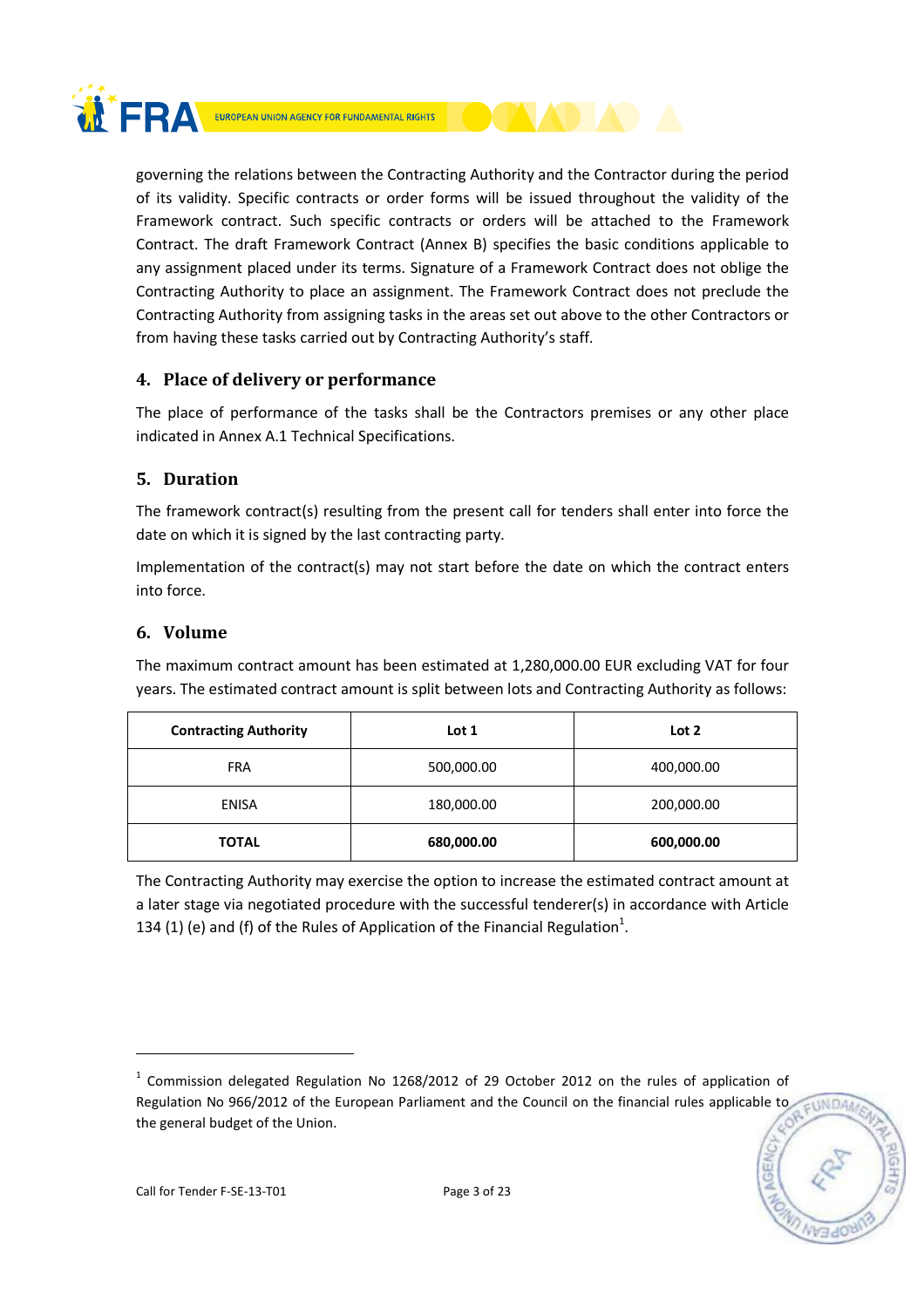

# 7. Terms of payment

The payment arrangements governing the framework contract(s) resulting from the present call for tenders are detailed in the relevant articles of Annex B - Draft Framework contract. Tenderers are strongly advised to carefully read those articles before submitting their tenders.

# 8. Financial guarantees

No guarantees are foreseen.

# 9. Participation in the tendering procedure

Participation in tendering procedures is open on equal terms to all natural and legal persons coming within the scope of the Treaties and to all natural and legal persons in a third country which has a special agreement with the Communities in the field of public procurement on the conditions laid down in that agreement. $2$ 

# 10.Consortia or group of service providers

Joint tenders submitted by several economic operators (a consortium or a group of companies) are allowed. In such cases, one of the members must be designated as the group leader or group manager. All members of a consortium or a group of companies (i.e. the leader and all other members) are jointly and severally liable towards the Contracting Authority. Changes in the composition of the consortium or group of companies must be expressly authorised by the Contracting Authority.

Tenderers submitting joint bids shall describe how their cooperation will be organised in order to perform the tasks specified in Annex A.1 Technical Specifications.

Joint tenders will be assessed as follows:

- The exclusion criteria will be assessed in relation to each economic operator individually. The Declaration of Honour with respect to the Exclusion Criteria and Absence of Conflict of Interest included in Annex C, duly signed and dated, stating that the tenderer is not in one of the exclusion situations, must be provided by each member of the consortium or the group.
- The selection criteria for economic and financial capacity will be assessed in relation to each economic operator individually. However, economic and financial criteria that shall be achieved above a certain minimum threshold (as specified in the selection criteria mentioned below) will be assessed in relation to the consortium or group of companies as a whole.

EUNDA

<u>.</u>

 $2$  Please note that the European Union Agency for Fundamental Rights is not part of the Agreement on Government Procurement (GPA) concluded within the World Trade Organisation. Therefore, the Agency's procurement procedures are not open to tenderers from GPA countries.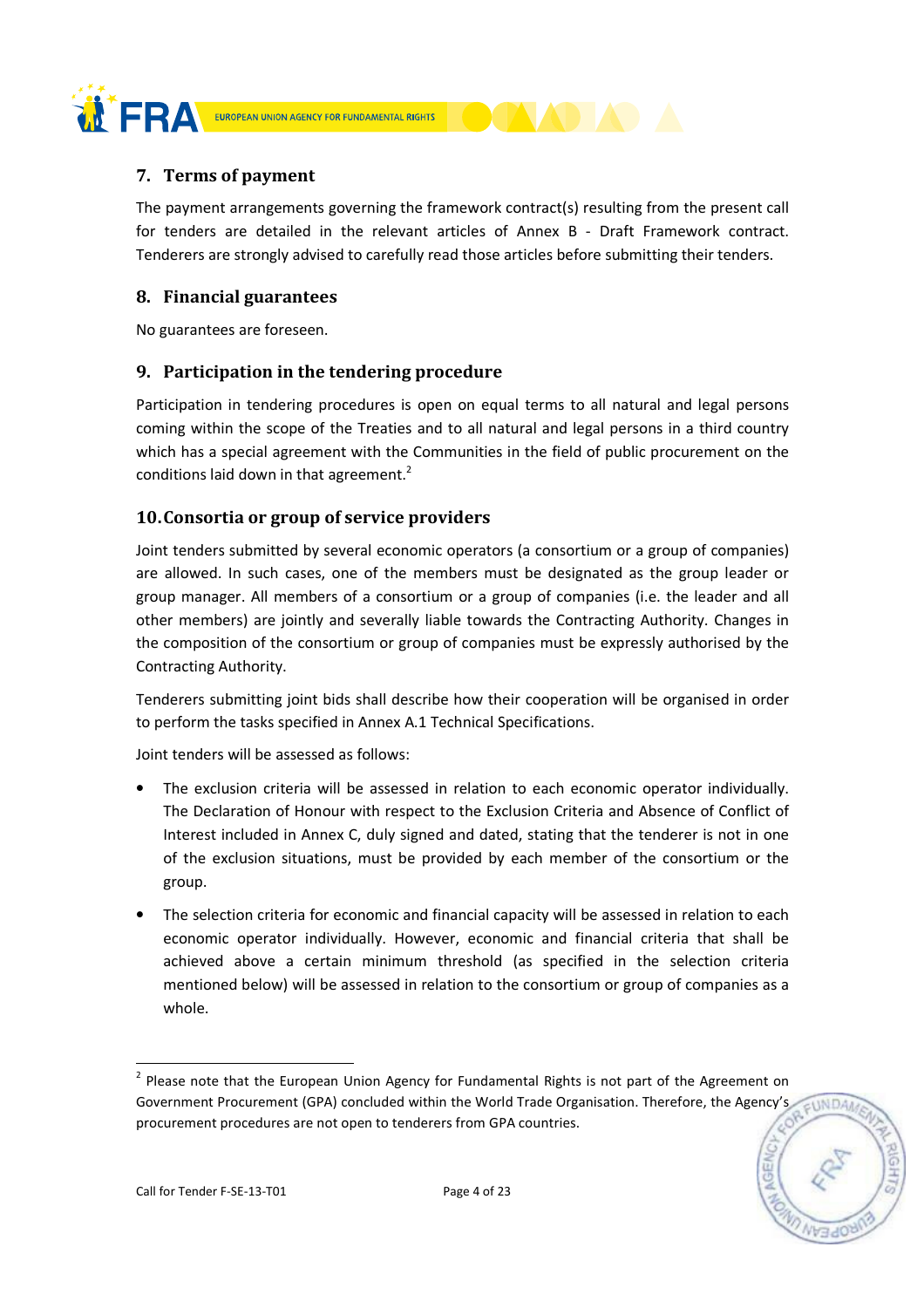

• The selection criteria for technical and professional capacity will be assessed in relation to the consortium or group of companies as a whole.

# 11.Subcontracting

Any intention to subcontract part of the contract must be clearly stated by the tenderer in Annex C. Tenderers must indicate the maximum percentage of the contract they intend to subcontract and the identity of those subcontractors they intend to work with whose intended share of the contract is above 10% of the total contract amount, and clearly state the nature of their links to those subcontractors.

For each subcontractor identified in the tender, tenderers must provide a Letter of Intent signed by the subcontractor stating their unambiguous undertaking to collaborate with the tenderer.

Offers involving subcontracting will be assessed as follows:

- The exclusion criteria of all identified subcontractors whose intended share of the contract is above 10% will be assessed. The Declaration of Honour with respect to the Exclusion Criteria and Absence of Conflict of Interest included in Annex C, duly signed and dated, stating that the subcontractor is not in one of the exclusion situations, must be provided by each identified subcontractor.
- Where the tenderer relies on the economic, financial, technical and professional capacity of the identified subcontractor(s) to meet the selection criteria, subcontractors shall be treated as if they were partners in a consortium or a group of companies for the purposes of the evaluation of the selection criteria, and therefore, they shall provide proof of economic, financial, technical and professional capacity as well.

Tenderers must inform the subcontractor(s) and include in their Letter of Intent that the provisions referring to checks and audits included in the Draft Contract (Annex B) may be applied to them.

Once the contract has been signed, the provisions regarding subcontracting included in the Draft Contract will apply. The Contracting Authority retains the right to approve or reject the proposed subcontractors.

If the tender includes subcontracting, it is recommended that contractual arrangements with subcontractors include mediation as a method of dispute resolution.

# 12.Visits to premises

A visit to premises is not foreseen.

# 13.Date and place of opening of the tenders

Tenders will be opened at 11:00 hrs on 11/04/2013 at the Contracting Authoritys address. An authorised representative of each tenderer may attend the opening of the bids. Companies wishing to attend are requested to notify their intention by sending a fax or e-mail at least 72

EUNDAN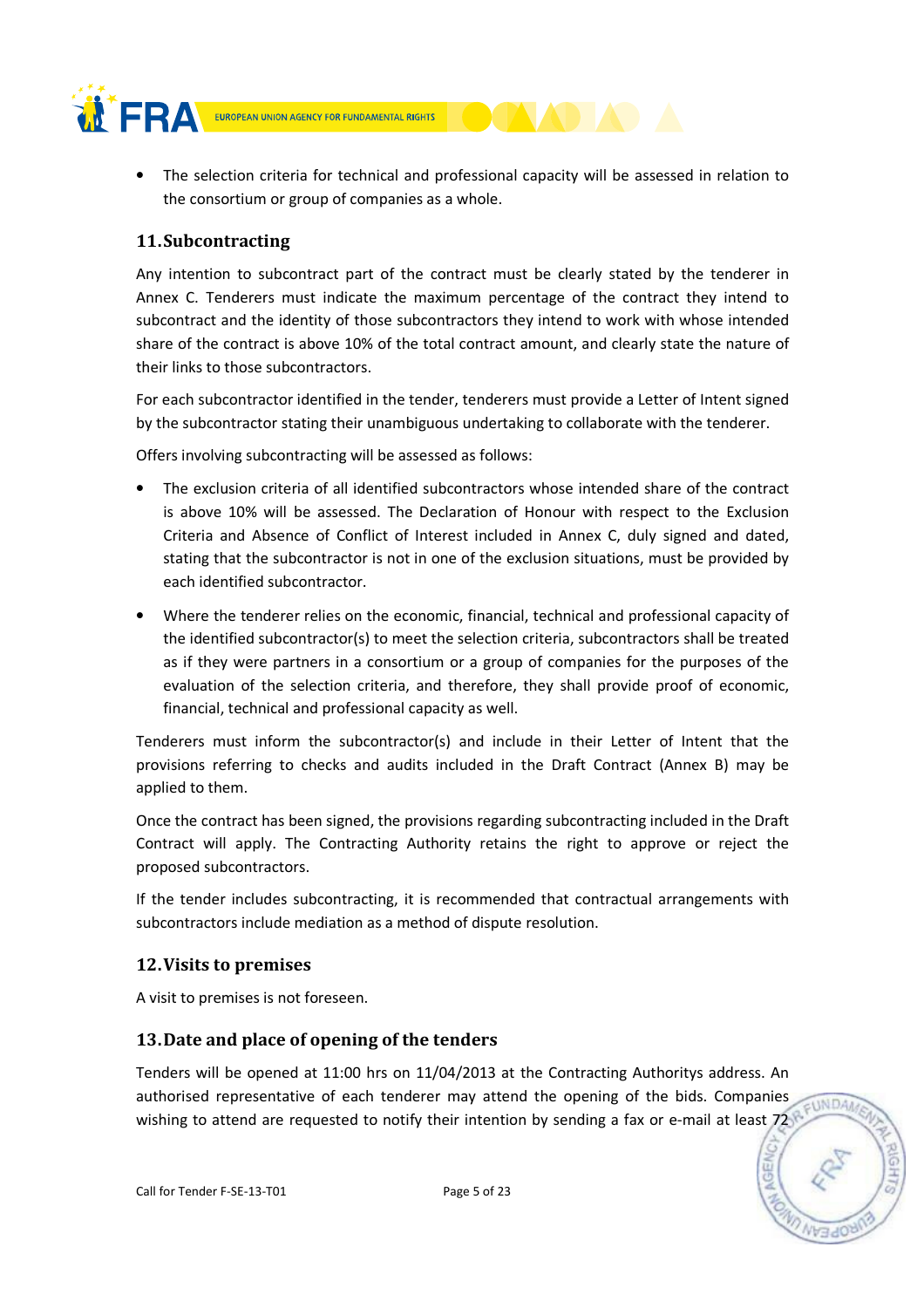

hours in advance to the fax or e-mail. This notification must be signed by an authorised officer of the tenderer and specify the name of the person who will attend the opening of the bids on the tenderers behalf.

# 14.Contacts between the tenderer and the Contracting Authority

In principle, no contact is permitted between the Contracting Authority and the tenderers during the tendering procedure.

However, in exceptional circumstances contact may be made on the tenderers initiative before the final date for the submission of bids, in order (and only for this reason) to clarify the nature of the contract.

Such requests for further information may be made by fax, e-mail or to the address below:

European Union Agency for Fundamental Rights Invitation to tender No: F-SE-13-T01 Administration Schwarzenbergplatz 11 Vienna 1040 – Austria Fax: +43 (0)1 580 30 691 ; e-mail: procurement@fra.europa.eu

Insofar as it has been requested in good time, the additional information will be sent simultaneously to all economic operators who requested the tender documents or who have expressed interest in submitting a tender as soon as possible and no later than six calendar days before the deadline for the submission of tenders or, in the case of requests for information received less than eight calendar days before the deadline for the submission of tenders, as soon as possible after the request for information has been received. The Contracting Authority is not bound to reply to requests for additional information made less than five working days before the deadline for submission of tenders.

The answers to the requests for additional information will also be posted on http://fra.europa.eu/en/about-fra/procurement. The website will be updated regularly and it is the tenderers' responsibility to check for updates and modifications during the tendering period.

Similarly, contact may in exceptional circumstances be made on the Contracting Authority's initiative:

- a. before the final date for the submission of bids, in order to inform interested parties of an error, a lack of precision, an omission or any other material shortcoming in the drawing up of the documents of the invitation to tender; or
- b. after the opening of bids, where a bid requires clarification or in order to correct material errors made in drawing up a bid.



Call for Tender F-SE-13-T01 Page 6 of 23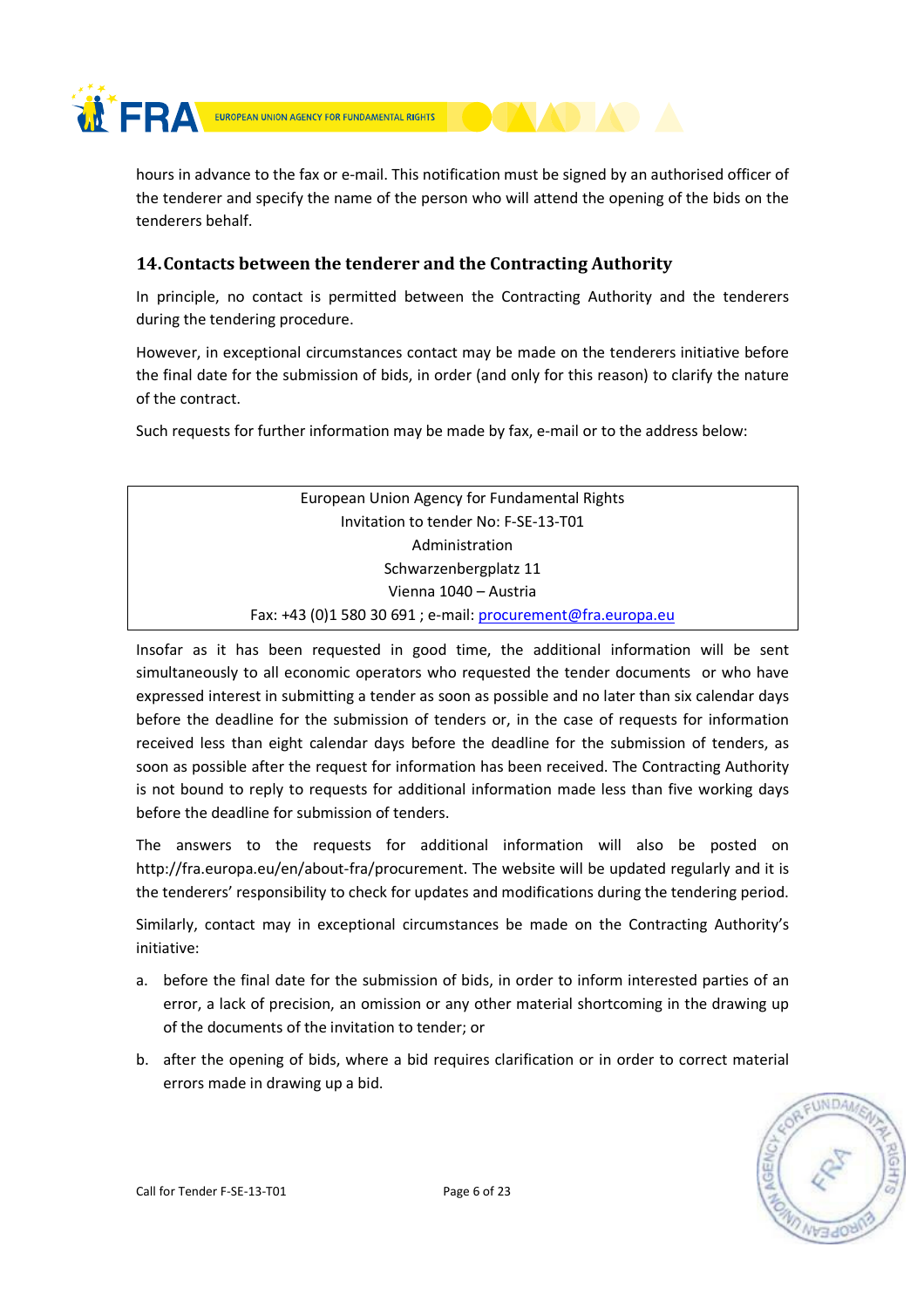**NERA** 

EUROPEAN UNION AGENCY FOR FUNDAMENTAL RIGHTS

Please note that in any event such contact may not result in a modification of the terms of the bid.

# 15.Alteration or withdrawal of tenders

Tenderers may alter or withdraw their tenders by written notification prior to the deadline for submission of tenders. No tender may be altered after the deadline for submission. Withdrawals must be unconditional and will end all participation in the tender procedure.

Any such notification of alteration or withdrawal must be prepared and submitted in accordance with the instructions on how to submit tenders included in the Invitation to tender, and the envelope must also be marked with "alteration" or "withdrawal" as appropriate.

# 16.Variants

Variant solutions are not allowed and will not be taken into consideration.

# 17.Assessment of the tenderers

Tenderers will be assessed on the basis of the exclusion (Phase I) and selection (Phase II) criteria described below.

# 17.1 Exclusion criteria (Phase I)

The aim of this phase is to assess if tenderers fall in any of the exclusion situations listed below and therefore, cannot take part in the tender procedure.

# 17.1.1 Exclusion situations

Tenderers shall be excluded from participation in the present procurement procedure if:

- a. they are bankrupt or being wound up, are having their affairs administered by the courts, have entered into an arrangement with creditors, have suspended business activities, are the subject of proceedings concerning those matters, or are in any analogous situation arising from a similar procedure provided for in national legislation or regulations;
- b. they or persons having powers of representation, decision making or control over them have been convicted of an offence concerning their professional conduct by a judgment of a competent authority of a Member State which has the force of res judicata;
- c. they have been guilty of grave professional misconduct proven by any means which the contracting authority can justify including by decisions of the EIB and international organisations;
- d. they are not in compliance with their obligations relating to the payment of social security contributions or the payment of taxes in accordance with the legal provisions of the country in which they are established or with those of the country of the contracting authority or those of the country where the contract is to be performed;

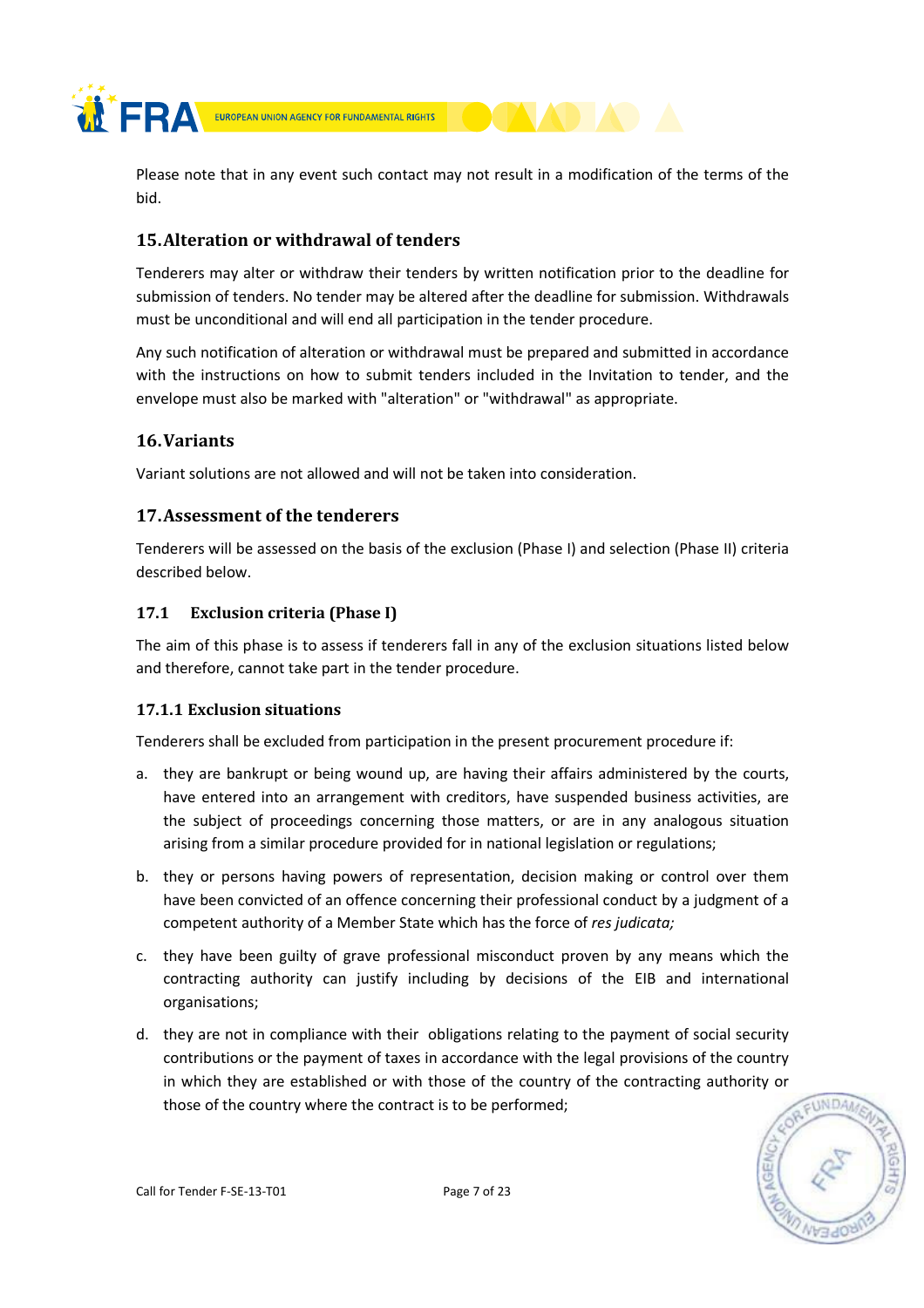

- e. they or persons having powers of representation, decision making or control over them have been the subject of a judgment which has the force of res judicata for fraud, corruption, involvement in a criminal organisation, money laundering or any other illegal activity, where such illegal activity is detrimental to the Union's financial interests, and
- f. following another procurement procedure or grant award procedure financed by the Union's budget, they have been declared to be in serious breach of contract for failure to comply with their contractual obligations.

Tenderers shall be excluded from the award of the contract if, during the present procurement procedure:

- g. are subject to a conflict of interest, and
- h. are guilty of misrepresentation in supplying the information required by the contracting authority as a condition of participation in the contract procedure or fail to supply this information.

## 17.1.2 Documentary evidence

At the tendering stage, tenderers shall declare that they are not in one of the situations listed above by submitting a signed Declaration of Honour and Absence of Conflict of Interest, in accordance with the form included in Annex C.

In addition, the tenderer to whom the contract is to be awarded (including all members of the consortium or group of companies and identified subcontractors whose intended share of the contract is above 10%) shall provide, within fourteen (14) calendar days and preceding the signature of the contract, the following documents as proof that the tenderer is not in one of the situations described above:

- for points (a), (b) and (e) above, recent extract(s) from the judicial record or, failing that, an equivalent document(s) recently issued by a judicial or administrative authority in the country of origin or provenance showing that those requirements are satisfied
- for points (a) or (d) above, a recent certificate issued by the competent authority of the State concerned.

Where the document or certificate referred to in the first two bullet points is not issued in the country concerned and for points (c) and (f) above, it may be replaced by a sworn or, failing that, a solemn statement made by the interested party before a judicial or administrative authority, a notary or a qualified professional body in his country of origin or provenance.

Depending on the national legislation of the country in which the tenderer is established, the document referred to above shall relate to legal persons and/or natural persons including, where considered necessary by the Contracting Authority, company directors or any person with powers of representation, decision-making or control in relation to the tenderer.

The Contracting Authority may waive the obligation of a tenderer to submit the documentary a FUNDA evidence referred to above if such evidence has already been submitted to it for the purposes of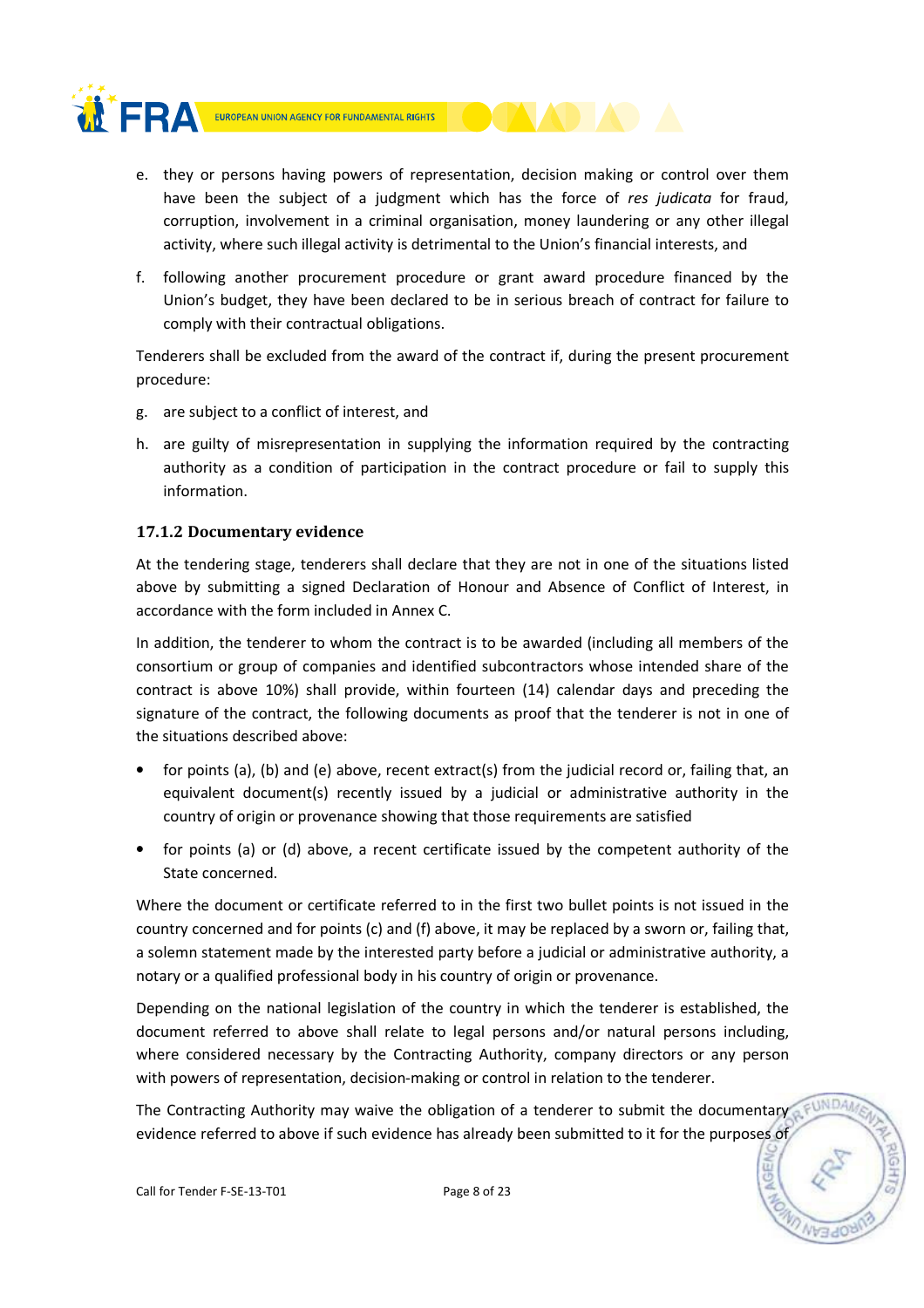

another procurement procedure and provided that the issuing date of the documents does not exceed one year and that they are still valid. In such a case, the tenderer shall declare on his honour that the documentary evidence has already been provided in a previous procurement procedure and confirm that no changes in his situation have occurred.

Administrative or financial penalties may be imposed by the Contracting Authority on tenderers who are in one of the exclusion situations after they have been given the opportunity to present their observations.

These penalties are detailed in Article 109 of the Financial Regulation No 966/2012 of 25 October 2012 (OJ L 298 of 26 October 2012) and Article 145 of the Commission Delegated Regulation No 1268/2012 of 29 October 2012 on the rules of application of the Financial Regulation (OJ L 362 of 31 December 2012).

## 17.2 Selection criteria – Phase II

The aim of this phase is to assess if tenderers have sufficient economic and financial capacity and sufficient technical and professional capacity to perform the contract.

# 17.2.1 Economic and financial capacity (per Lot)

Proof of economic and financial capacity of the tenderers shall be furnished by the following documents and minimum requirements:

(a) Copy of the financial statements (balance sheets and profit and loss accounts) for the last two (2) financial years for which accounts have been closed, where publication of the accounts is required under the company law of the country in which the economic operator is established. In case of a consortium, each consortium member shall present their financial statements.

If the tenderer is not obliged to publish its accounts under the law of the state in which it is established, a copy of audited accounts for the last two (2) financial years should be presented. In case of a consortium, audited accounts for each consortium partner shall be presented.

(b) A statement of the average turnover of the last two (2) financial years for which accounts have been closed. The minimum annual average turnover of the tenderer shall be of 500,000.00 EUR. In case of a consortium, the annual average turnover for each of the partners shall be presented. The sum of the annual average turnovers of each partner will be taken into account to reach the annual average turnover of 500,000.00 EUR.

If for some exceptional reason which the Contracting Authority considers justified, the tenderer is unable to provide the documentary evidence requested above, he may prove his economic and financial capacity by any other means which the Contracting Authority considers appropriate.



Call for Tender F-SE-13-T01 Page 9 of 23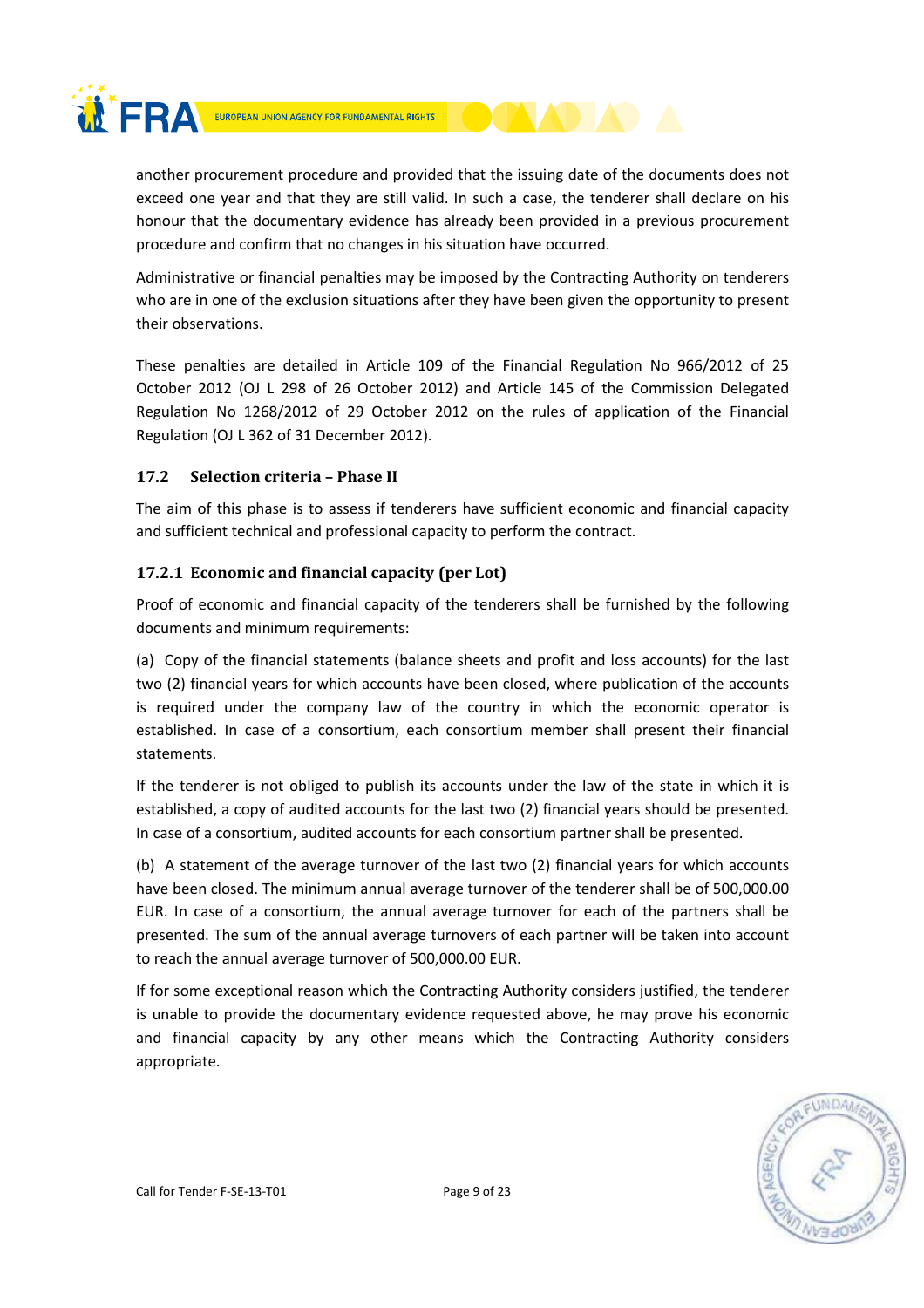

The Contracting Authority may waive the obligation of a tenderer to submit the documentary evidence referred to above if such evidence has been submitted to it for the purposes of another procurement procedure and still complies with the requirements above.

An economic operator may, where appropriate and for a particular contract, rely on the economic and financial capacities of other entities, regardless of the legal nature of the links it has with them. It must in that case prove to the Contracting Authority that it will have at its disposal the resources necessary for the performance of the contract, for example by producing an undertaking on the part of those entities to place those resources at its disposal. The Contracting Authority may require that the economic operator and the entities referred to above are jointly liable for the execution of the contract.

# 17.2.2 Technical and professional capacity (per Lot)

Proof of the technical and professional capacity of the tenderers shall be furnished by the following documents and minimum requirements:

(a) The educational and professional qualifications of the service provider or contractor and/or those of the firms managerial staff, in particular, those of the person or persons responsible for providing the services or carrying out the works.

(a.1) The tenderer is requested to include the CVs in Europass format of the profiles described in Annex A.1 Technical Specifications. The proposed CVs must possess the following minimum educational and professional requirements as stated in Annex A.1:

| <b>Profile</b>                                                                                     | Minimum education and professional experience required                            |  |  |  |  |
|----------------------------------------------------------------------------------------------------|-----------------------------------------------------------------------------------|--|--|--|--|
| University degree followed by 8 years of professional experience or<br>٠<br><b>Project Manager</b> |                                                                                   |  |  |  |  |
|                                                                                                    | secondary education followed by 12 years of professional experience               |  |  |  |  |
|                                                                                                    | Minimum 8 years of professional experience in IT.<br>٠                            |  |  |  |  |
|                                                                                                    | Minimum 4 years' professional experience in IT Project<br>$\bullet$               |  |  |  |  |
|                                                                                                    | Management.                                                                       |  |  |  |  |
|                                                                                                    | Excellent knowledge of written/spoken English (minimum level C1)<br>٠             |  |  |  |  |
| University degree followed by 5 years of experience or secondary<br>$\bullet$                      |                                                                                   |  |  |  |  |
| <b>Senior Analyst</b>                                                                              | education followed by 7 years of professional experience                          |  |  |  |  |
|                                                                                                    | Minimum 5 years of professional experience in IT.<br>$\bullet$                    |  |  |  |  |
|                                                                                                    | Minimum 3 years' professional experience in technical analysis tasks<br>$\bullet$ |  |  |  |  |
|                                                                                                    | and working with the technologies applicable for each Lot                         |  |  |  |  |
|                                                                                                    | Experience in analysis and programming, databases and web<br>$\bullet$            |  |  |  |  |
|                                                                                                    | application development.                                                          |  |  |  |  |
|                                                                                                    | Good knowledge of written/spoken English (minimum level B2)                       |  |  |  |  |
|                                                                                                    | University degree followed by 5 years of professional experience or<br>$\bullet$  |  |  |  |  |
| <b>Senior Developer</b>                                                                            | secondary education followed by 7 years of professional experience                |  |  |  |  |
|                                                                                                    | Minimum 5 years of professional experience in IT.<br>٠                            |  |  |  |  |
|                                                                                                    | Minimum 3 years in web development and database experience<br>$\bullet$           |  |  |  |  |
|                                                                                                    | working with technologies and tools applicable to each Lot.<br><b>EUNDAN</b>      |  |  |  |  |
|                                                                                                    | Good knowledge of written/spoken English (minimum level B2)                       |  |  |  |  |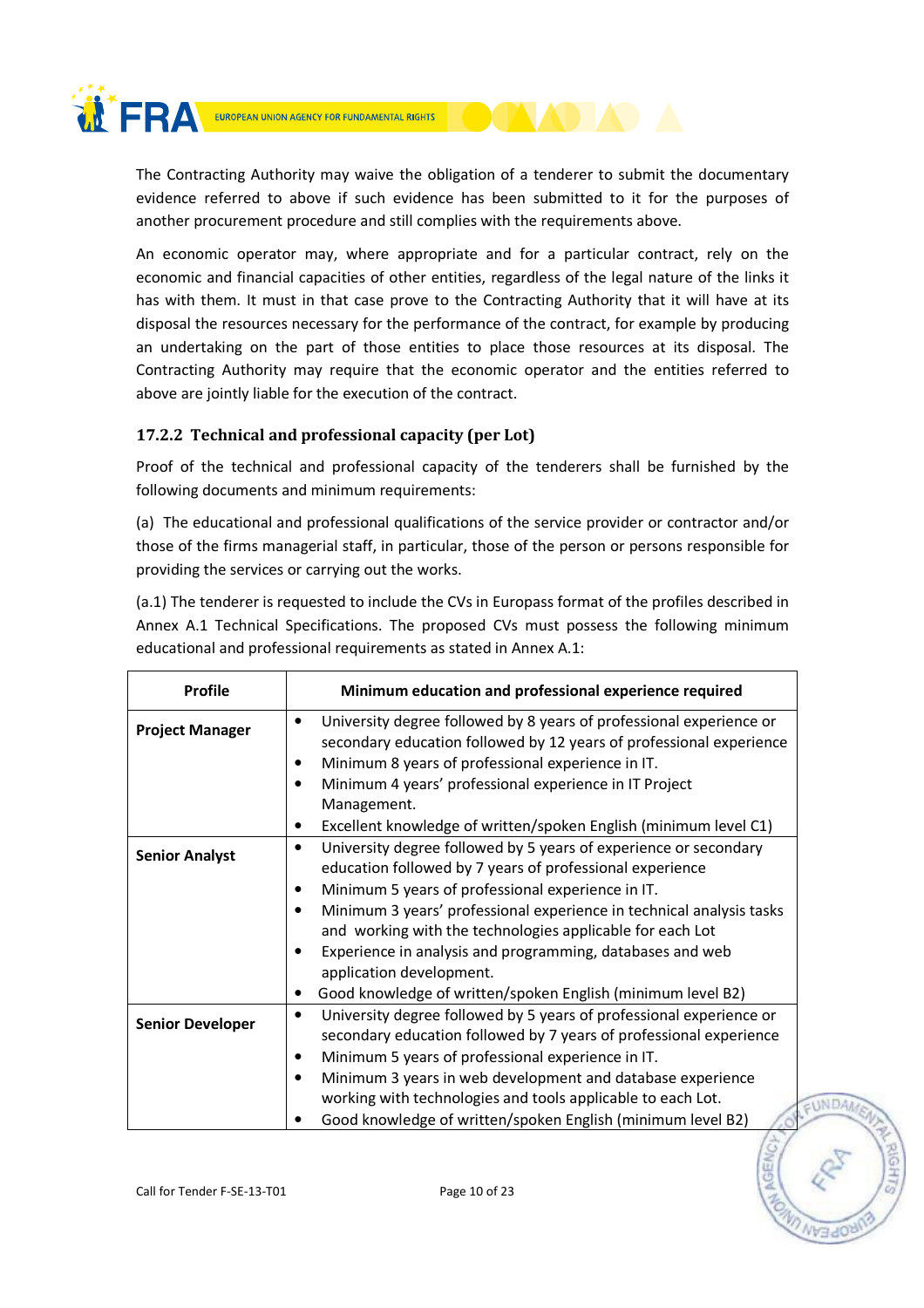**WERA** 

| <b>Developer</b>                            | University degree followed by 3 years of professional experience or<br>$\bullet$<br>secondary education followed by 5 years of professional experience<br>Minimum 3 years of professional experience in IT.<br>Minimum 2 years of professional experience in web development<br>and database experience working with technologies and tools<br>applicable to each Lot. |
|---------------------------------------------|------------------------------------------------------------------------------------------------------------------------------------------------------------------------------------------------------------------------------------------------------------------------------------------------------------------------------------------------------------------------|
|                                             | Good knowledge of written/spoken English (minimum level B2)                                                                                                                                                                                                                                                                                                            |
| <b>Graphic Interface</b><br><b>Designer</b> | Complete training courses on web design at a specialized<br>institute/school followed by 4 years of professional experience.<br>Minimum 3 years of professional experience in the tasks assigned to<br>٠<br>this profile under Section 8 of Annex A.1 Technical Specifications.<br>Good knowledge of written/spoken English (minimum level B2)                         |

The number of CVs per profile to be provided is as follows:

| <b>Profile</b>                                | CVs for Lot 1 | Cvs for Lot 2 |  |
|-----------------------------------------------|---------------|---------------|--|
| <b>Project Manager</b>                        |               |               |  |
| <b>Senior Analyst</b>                         |               |               |  |
| <b>Senior Developer</b>                       | 4             | 4             |  |
| <b>Developer</b>                              | 4             | 4             |  |
| <b>Graphical Interface</b><br><b>Designer</b> |               |               |  |

The same CV can be proposed for each Lot, but the same CV can only cover one of the above profiles. All CVs proposed must meet the minimum educational and professional requirements per profile described above.

(a.2)The professional experience and fields of expertise described in the CVs of the proposed profiles must cover, as a team, all technologies and fields of expertise described under Section 6 of Annex A.1 – Technical Specifications.

(b) A list of the principal services provided and supplies delivered in the past three (3) years, with the sums, dates and recipients. Tenderers are required to prove that they have performed at least 3 projects of nature or scope similar to the services to be carried out under this tender and of an amount of at least EUR 50,000.00 each.

The list of the principal services shall be accompanied by certificates of satisfactory performance and completion of the services.

(c) Description of the quality assurance measures to be employed during contract implementation.

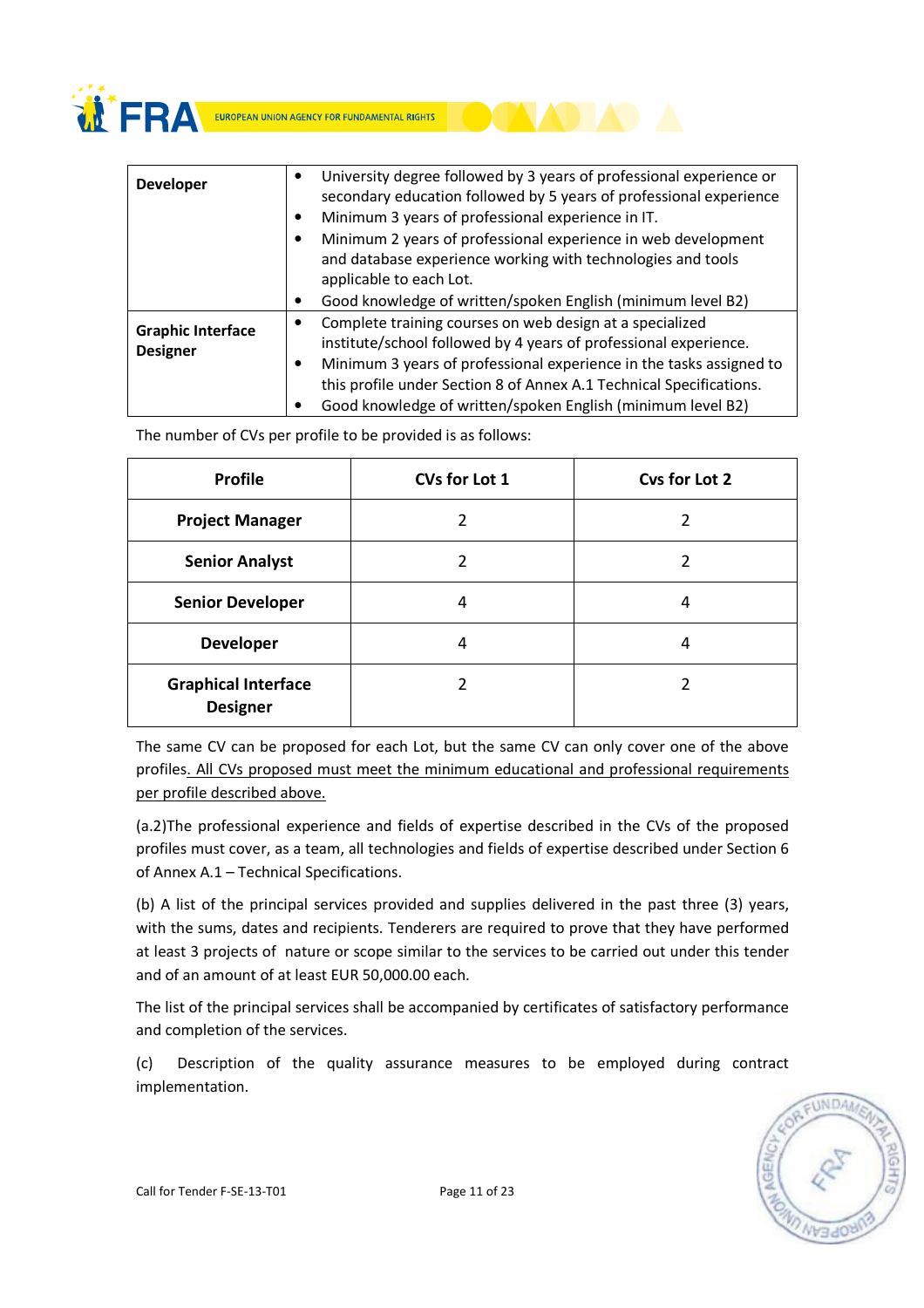

(d) A statement of the annual average manpower and the number of managerial staff of the tenderer in the last three (3) years. The minimum annual average number of employees in the last three (3) years shall be at least 25.

An economic operator may, where appropriate and for a particular contract, rely on the technical and professional capacities of other entities, regardless of the legal nature of the links it has with them. It must in that case prove to the Contracting Authority that it will have at its disposal the resources necessary for the performance of the contract, for example by producing an undertaking on the part of those entities to place those resources at its disposal. The Contracting Authority may require that the economic operator and the entities referred to above are jointly liable for the execution of the contract.

# 18 Assessment of tenders – Phase III

The aim of this phase is to evaluate from the technical and the financial points of view the offers submitted by the tenderers. The award method for both lots is based on the most economically advantageous offer.

# 18.1Technical evaluation

Tenderers technical offers<sup>3</sup> will be evaluated on the basis of the following technical award criteria and their corresponding weightings:

| <b>Technical Award Criteria/Sub-criteria</b>                                                                      | Weighting in % |
|-------------------------------------------------------------------------------------------------------------------|----------------|
| A. Fixed price service request proposal                                                                           | 40             |
| A.1 The methodology and approach used to analyse, develop and test<br>the information system                      | 25             |
| A.2 The methodology, organisation of the team and tools to be put in<br>place to deliver the project requirements | 10             |
| A.3 The methodology used for the hand-over of the application including<br>documentation and source codes         | 5              |
| <b>B. Quoted Times and Means services request proposal</b>                                                        | 60             |
| B.1 The methodology and approach to be used to take over the<br>application and to perform the proposed tasks     | 15             |
| B.2 The methodology, organisation of the team and tools to be put in                                              | 30             |

## Lot 1: Intranet Web Development Services

 $3$  Please read carefully Part 2 – Technical proposal of Section 23 How to prepare a tender, to be informed EUNDA about the required content of your technical offer.



<u>.</u>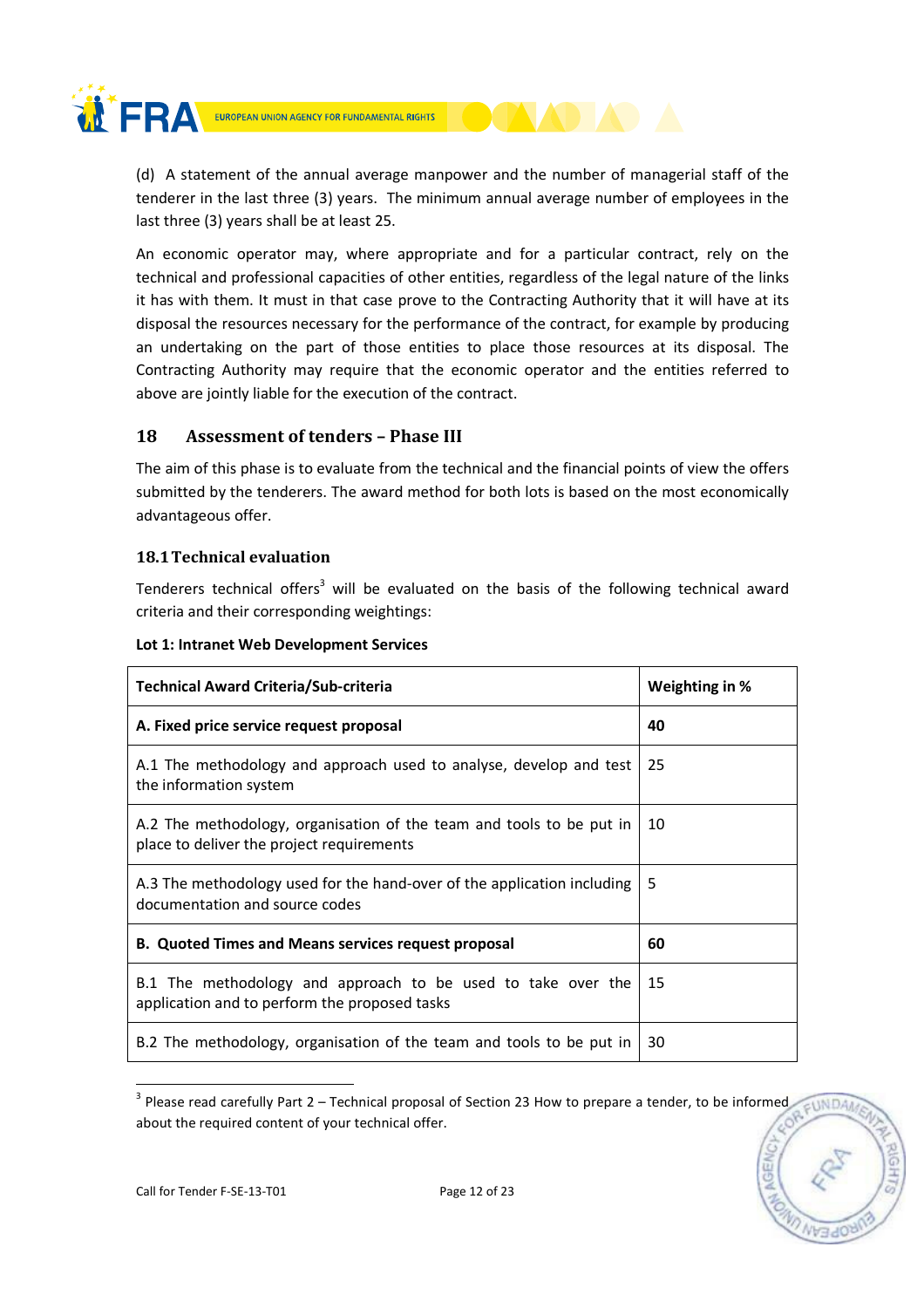**WERA** 

| place to deliver the requested activities                            |     |
|----------------------------------------------------------------------|-----|
| B.3 Approach to be followed to address the requested reporting needs | -15 |
| <b>TOTAL</b>                                                         | 100 |

For each criterion (and sub-criterion) a number of points in a range between 0 to 100 points will be given. A tender can reach a maximum of 100 points per criterion and a maximum of 100 points in total. After the application of the corresponding weightings per criterion and subcriterion as per the grid above, tenders scoring less than 60% in the total overall points or less than 50% in the points awarded for a single criterion will be excluded from the rest of the assessment procedure.

#### Lot 2: Internet Web Development Services

| Technical Award Criteria/Sub-criteria                                                                               | Weighting in % |
|---------------------------------------------------------------------------------------------------------------------|----------------|
| A. Fixed price service request proposal                                                                             | 40             |
| A.1 The methodology and approach used to analyse, develop and test<br>the requirements and design of WCM            | 25             |
| A.2 The methodology, organisation of the team and tools to be put in<br>place to deliver the project requirements   | 10             |
| A.3 The methodology used for the hand-over of the application including<br>documentation and source codes           | 5              |
| Quoted Times and Means services request proposal<br>В.                                                              | 60             |
| B.1 The methodology and approach to be used to take over the<br>application and to perform the requested activities | 15             |
| B.2 The methodology, organisation of the team and tools to be put in<br>place to deliver the requested activities   | 30             |
| B.3 Approach to be followed to address the requested reporting needs                                                | 15             |
| <b>TOTAL</b>                                                                                                        | 100            |

For each criterion (and sub-criterion) a number of points in a range between 0 to 100 points will be given. A tender can reach a maximum of 100 points per criterion and a maximum of 100 points in total. After the application of the corresponding weightings per criterion and subcriterion as per the grid above, tenders scoring less than 60% in the total overall points or less than 50% in the points awarded for a single criterion will be excluded from the rest of the assessment procedure.

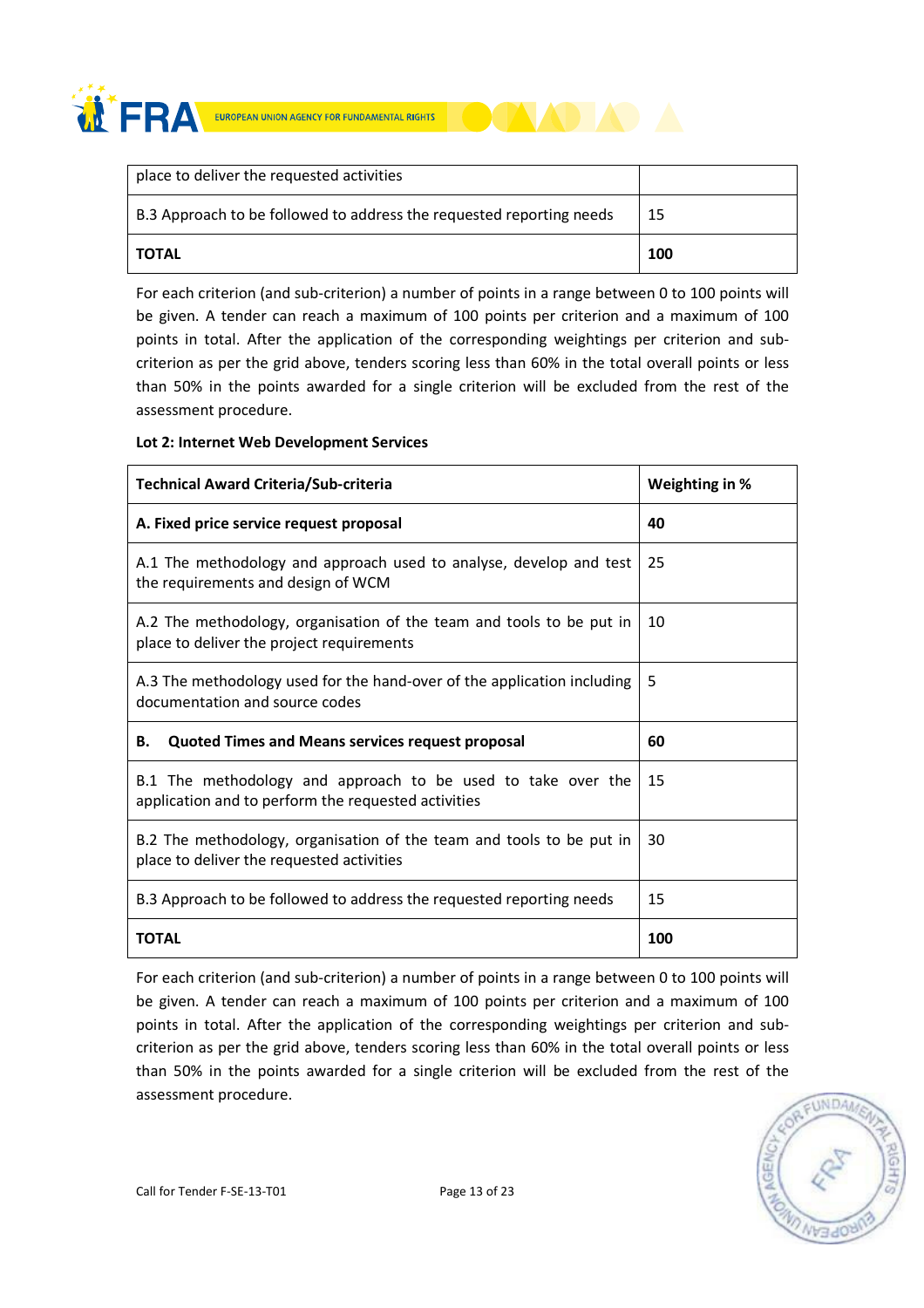

## 18.2Financial evaluation

## 18.2.1 Financial award criteria

Tenderers financial offers will be evaluated on the basis of the following financial award criteria and their corresponding weightings:

|  |  |  | Lot 1: Intranet Web Development Services |
|--|--|--|------------------------------------------|
|  |  |  |                                          |

| <b>Financial Award Criteria for Lot 1</b> |                                                                  |                                                                                                          |                                                                                     |  |
|-------------------------------------------|------------------------------------------------------------------|----------------------------------------------------------------------------------------------------------|-------------------------------------------------------------------------------------|--|
| <b>Profile</b>                            | <b>Fixed Price financial</b><br>offer<br>(Weighting in %)<br>35% | <b>Quoted Times and</b><br><b>Means financial offer</b><br><b>Extra-muros</b><br>(Weighting in %)<br>50% | <b>Times and Means</b><br>financial offer<br>Intra-muros<br>(Weighting in %)<br>15% |  |
| Project Manager (PM)                      | 10                                                               | 10                                                                                                       | $\overline{2}$                                                                      |  |
| Senior Analyst (SA)                       | 10                                                               | 10                                                                                                       | 5                                                                                   |  |
| Senior Developer (SD)                     | 45                                                               | 45                                                                                                       | 60                                                                                  |  |
| Developer (DEV)                           | 30                                                               | 30                                                                                                       | 30                                                                                  |  |
| Graphical Interface<br>Designed (GID)     | 5                                                                | 5                                                                                                        | 3                                                                                   |  |
| <b>FINANCIAL POINTS</b><br>FOR LOT 1      | 100                                                              | 100                                                                                                      | 100                                                                                 |  |

Total financial score Lot 1: Fixed Price Financial Score \* 35% + Quoted Times and Means Financial Score \* 50% + Times and Means Financial Score \* 15%

The tender with the lowest financial points will receive a score of 100 points in the financial evaluation. The remaining tenders will receive their financial score in accordance with the following formula:

Financial score for tender  $X =$  (lowest financial points / financial points of tender  $X$ )  $*$  100.

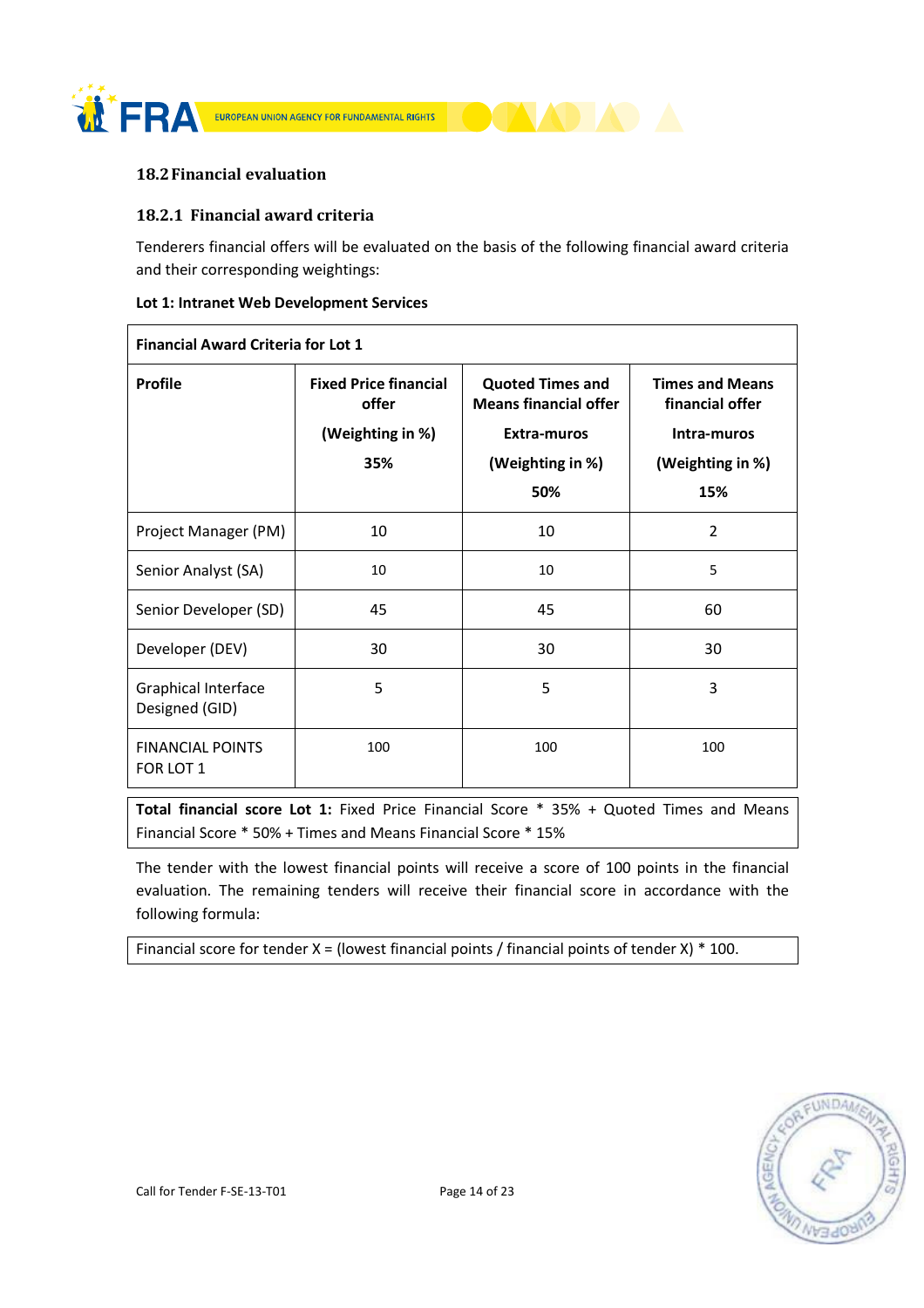

#### Lot 2: Internet Web Development Services

| <b>Financial Award Criteria for Lot 2</b>    |                                                                  |                                                                                                   |                                                                                     |  |  |
|----------------------------------------------|------------------------------------------------------------------|---------------------------------------------------------------------------------------------------|-------------------------------------------------------------------------------------|--|--|
| <b>Profile</b>                               | <b>Fixed Price financial</b><br>offer<br>(Weighting in %)<br>35% | <b>Quoted Times and</b><br><b>Means financial offer</b><br>Extra-muros<br>(Weighting in %)<br>50% | <b>Times and Means</b><br>financial offer<br>Intra-muros<br>(Weighting in %)<br>15% |  |  |
| Project Manager (PM)                         | 10                                                               | 10                                                                                                | $\overline{2}$                                                                      |  |  |
| Senior Analyst (SA)                          | 10                                                               | 10                                                                                                | 5                                                                                   |  |  |
| Senior Developer (SD)                        | 45                                                               | 45                                                                                                | 60                                                                                  |  |  |
| Developer (DEV)                              | 30                                                               | 30                                                                                                | 30                                                                                  |  |  |
| <b>Graphical Interface</b><br>Designed (GID) | 5                                                                | 5                                                                                                 | 3                                                                                   |  |  |
| <b>FINANCIAL POINTS</b><br>FOR LOT 2         | 100                                                              | 100                                                                                               | 100                                                                                 |  |  |

Total financial score Lot 2: Fixed Price Financial Score \* 35% + Quoted Times and Means Financial Score \* 50% + Times and Means Financial Score \* 15%

The tender with the lowest financial points will receive a score of 100 points in the financial evaluation. The remaining tenders will receive their financial score in accordance with the following formula:

Financial score for tender  $X =$  (lowest financial points / financial points of tender  $X$ )  $*$  100.

## 18.2.2 Information concerning prices

The financial evaluation of the offers will be based on the prices quoted by the tenderers in their financial proposals. Tenderers must fill in the Financial Offer Form included in Annex C.

When filling in the Financial Offer Form, tenderers must take into consideration that prices shall be:

• expressed in euro. For tenders in countries which do not belong to the euro zone, tenderers shall quote their prices in euro and the price quoted may not be revised in line with exchange rate movements. It is for the tenderer to select an exchange rate and assume the risks or benefits deriving from any variation.

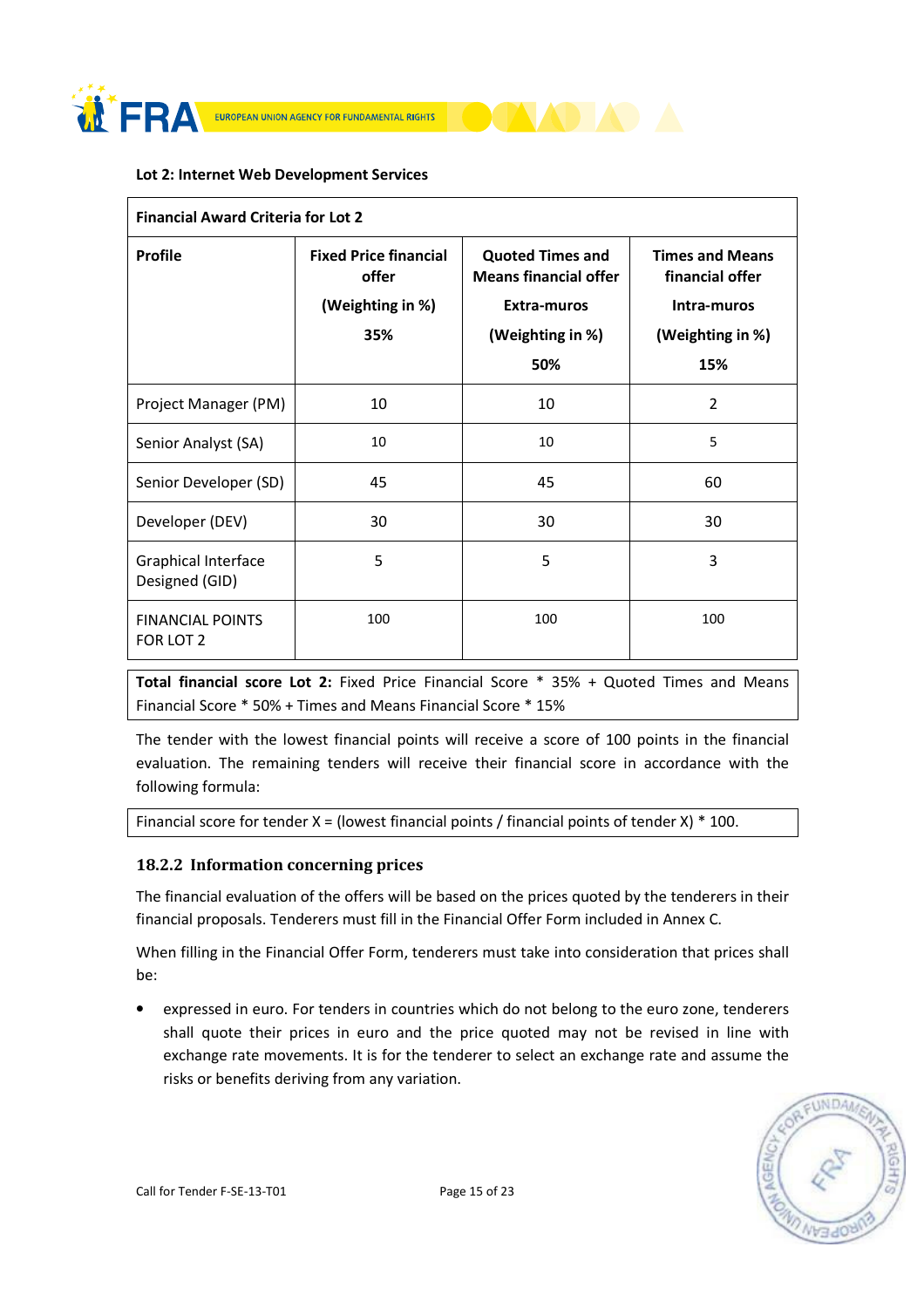

- inclusive of all costs and expenses, directly and indirectly connected with the goods and/or services to be supplied/provided and including all the charges (travel and subsistence), unless otherwise stated in the tender documents.
- free of all duties and taxes (in particular VAT). According to Articles 3 and 4 of the Protocol on the Privileges and Immunities of the European Communities, the European Union Agency for Fundamental Rights is exempt from all charges, taxes and dues, including value added tax; such charges may not therefore be included in the calculation of the price quoted; the VAT amount must be indicated separately.

Prices shall be fixed and not subject to revision during the first year of performance of the contract. From the beginning of the second year of performance of the Contract, each price may be revised upwards or downwards each year in accordance with the provisions of the Draft Contract in Annex B.

The prices quoted by the tenderer in their financial offer are binding and will be applicable to the requested services/supplies by means of specific contracts or order forms. If the tenderer is requested to quote unit prices in the Financial Offer Form included in Annex C, these unit prices are binding as well, and will be applicable to the services requested by means of specific contracts and orders forms.

# 19 Contract award – Phase IV

The contract will be awarded to the tenderer offering the best value for money, on the basis of the following quality-price ratio:

Score for tender X = (Financial Score of tender X)  $*$  100  $*$  40 % + total quality score (out of 100) for all award criteria of tender X \* 60 %

# 20 Information to tenderers on the outcome of the tender

The Contracting Authority will inform tenderers of decisions reached concerning the award of the contract, including the grounds for any decision not to award a contract or to recommence the procedure.

The Contracting Authority will inform as soon as possible all tenderers whose tenders are rejected of the reasons for their rejection. If a written request is received, the Contracting Authority will inform, within not more than 15 calendar days from the date on which the written request is received, all tenderers who meet the exclusion and selection criteria, of the characteristics and relative advantages of the successful tender and the name of the tenderer to whom the contract is awarded.

However, certain details may not be disclosed where disclosure would hinder application of the law, would be contrary to public interest or would harm the legitimate commercial interests of public or private undertakings or could distort fair competition between those undertakings.

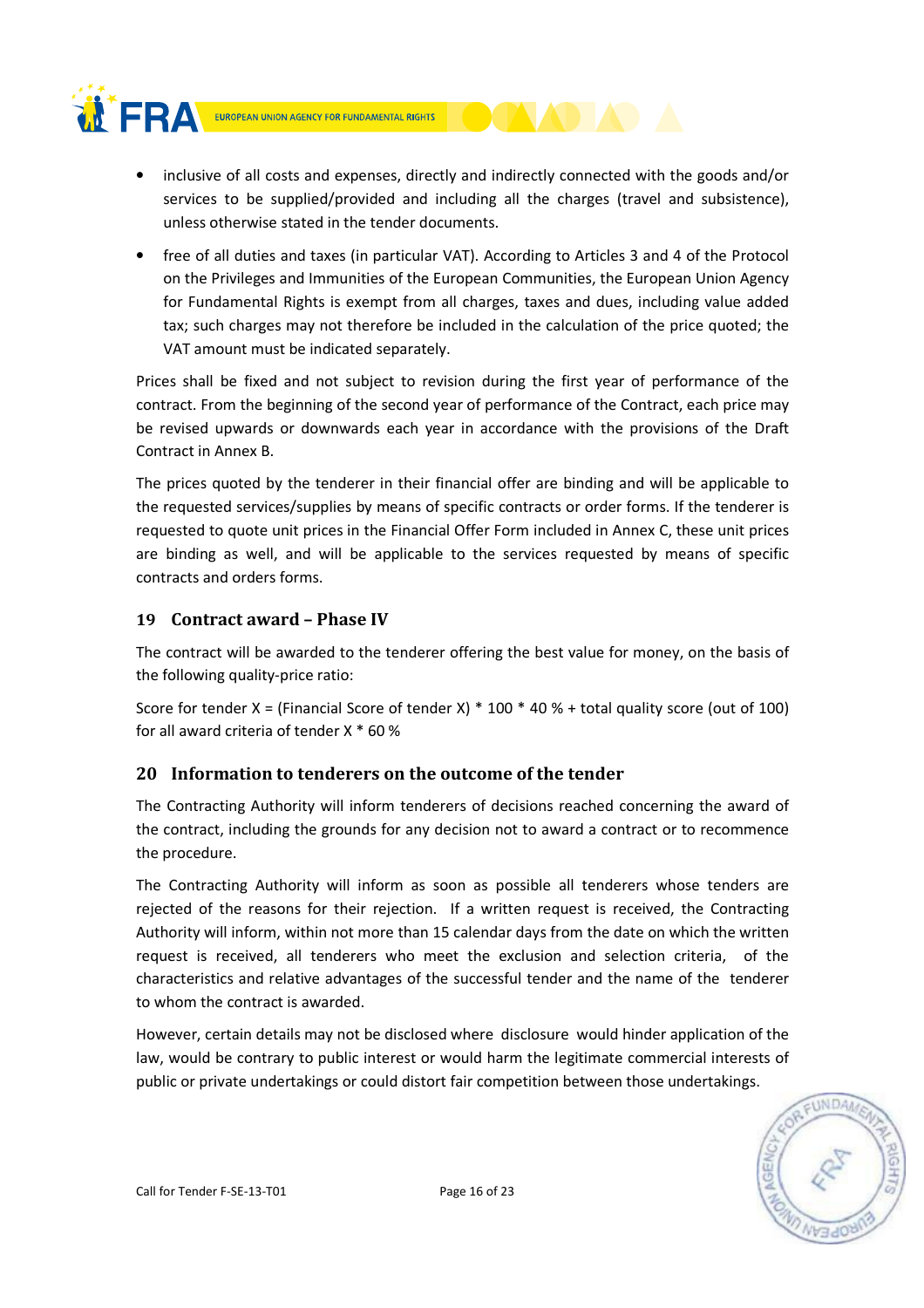

# 21 No obligation to award the contract

The tendering procedure shall not involve the Contracting Authority in any obligation to award the contract.

No compensation may be claimed by tenderers whose tender has not been accepted, including when the Contracting Authority decides not to award the contract.

# 22 Cancellation of the tender procedure

In the event of cancellation of the tender procedure, tenderers will be notified of the cancellation by the Contracting Authority. If the tender procedure is cancelled before the outer envelope of any tender has been opened, the unopened and sealed envelopes will be returned to the tenderers.

In no event shall the Contracting Authority be liable for any damages whatsoever including, without limitation, damages for loss of profits, in any way connected with the cancellation of a tender procedure even if the Contracting Authority has been advised of the possibility of damages.

# 23 How to submit the tender

All tenders must be presented in three parts:

## Part 1 – Administrative Proposal

In the Administrative Proposal, tenderers must include all the information and documents required by the Contracting Authority for the assessment of tenderers on the basis of the exclusion and selection criteria described above. For that purpose, tenderers must fill and sign the following documents using the forms included in Annex C:

## Section A: Tenderers Identification

- Tenderers identification form (administrative details). If the tenderer is a consortium or a group of companies, only the leader must fill in the form.
- Legal Entities Form, to be signed by a representative of the tenderer authorised to sign contracts with third parties. There is one form for individuals, one for private entities and one for public entities. If the tenderer is submitting a joint offer, a Legal Entities Form must be submitted by each consortium or group member. It also has to be submitted by each identified subcontractor whose intended share of the contract is above 10% of the total contract value.
- Bank Identification Form filled in and signed by an authorised representative of the tenderer and his or her banker. In case of a joint offer, only one of the members of the consortium or group of companies, usually the leader, must complete the Bank Identification Form.

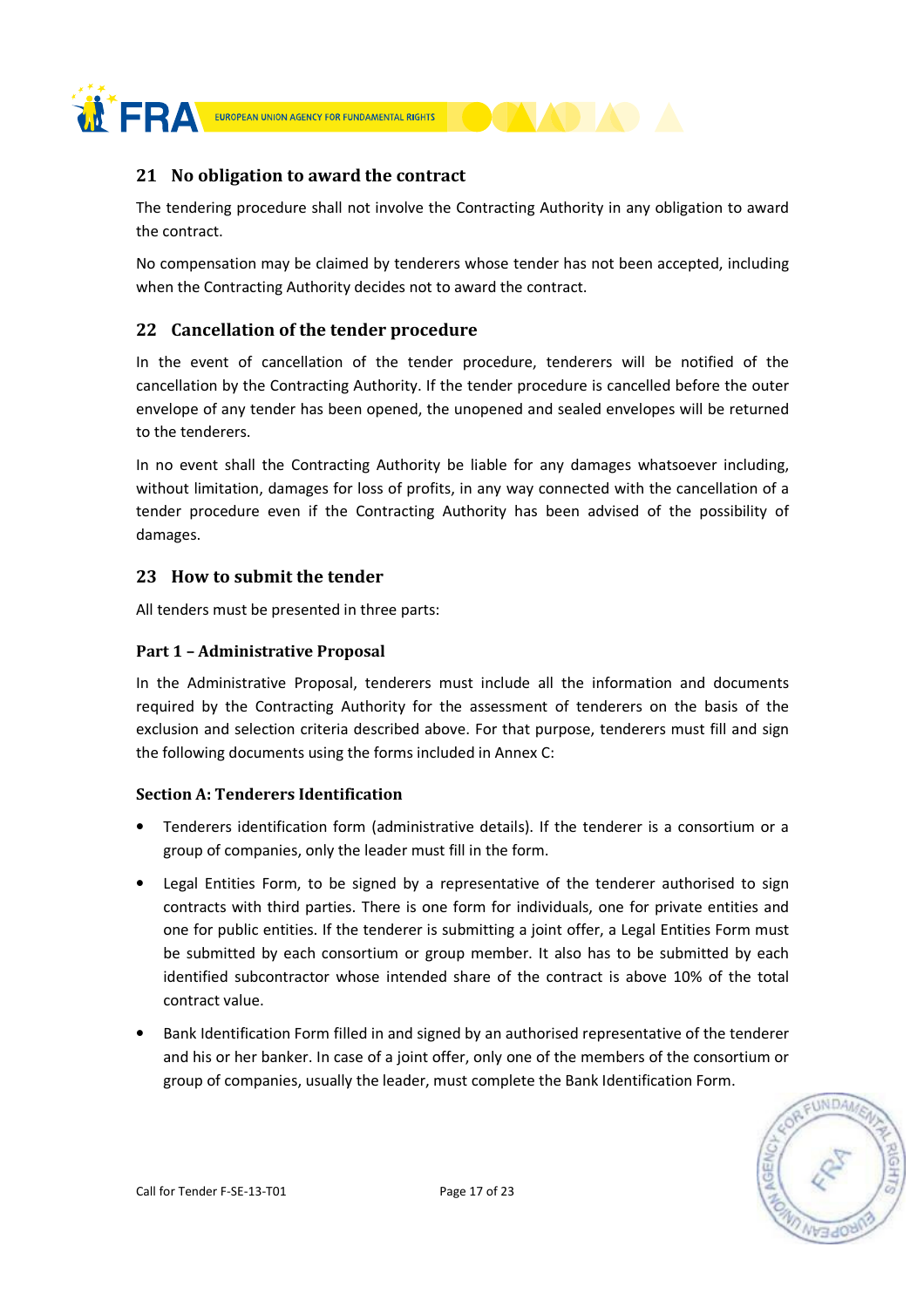

- Power of Attorney (in case of joint offers). In case of a joint offer, the power of attorney has to be signed by the leader and all consortium partners, preferably in a single document.
- Statement on Subcontracting, indicating the intention of the tenderer to subcontract part of the contract and the percentage of subcontracting.
- Letter of Intent of identified subcontractors (only if the tenderer intends to subcontract part of the contract and for those subcontractors whose intended share of the contract is above 10% of the total contract value).

## Section B: Exclusion Criteria information

• Declaration of Honour with respect to the Exclusion Criteria and Absence of Conflict of Interest. To be submitted by each consortium or group member in case of joint offers and by each identified subcontractor whose intended share of the contract is above 10% of the total contract value.

## Section C: Selection Criteria (Economic and Financial capacity)

- Copy of the financial statements (balance sheets and profit and loss accounts) for the last two (2) financial years.
- Statement on the annual average turnover for the last 2 years.

## Section D: Selection criteria (Technical and Professional Capacity)

- Educational and professional qualifications of the profiles requested in Annex A.1 Technical Specifications.
- List of principal services performed or supplies delivered in the last three (3) years.
- Description of the quality assurance measures to be employed in the contract.
- Statements on annual average manpower and managerial staff.

## Part 2 – Technical proposal

In the Technical Proposal, tenderers must include all the information required by the Contracting Authority for the evaluation of tenders on the basis of the technical award criteria described in Section 18.1 above.

In particular, and for each lot, tenderers are requested to provide two proposals: one for the provision of a fixed price request for services and one for the provision of Quoted, Times and Means request for services, in accordance with the cases described below:

#### Lot 1: Intranet Web Development Services

#### A. Fixed price request for services proposal

The Contracting Authority wants to develop a new intranet application for the management of its stationary requests. The information system must include the following features:

EUNDA

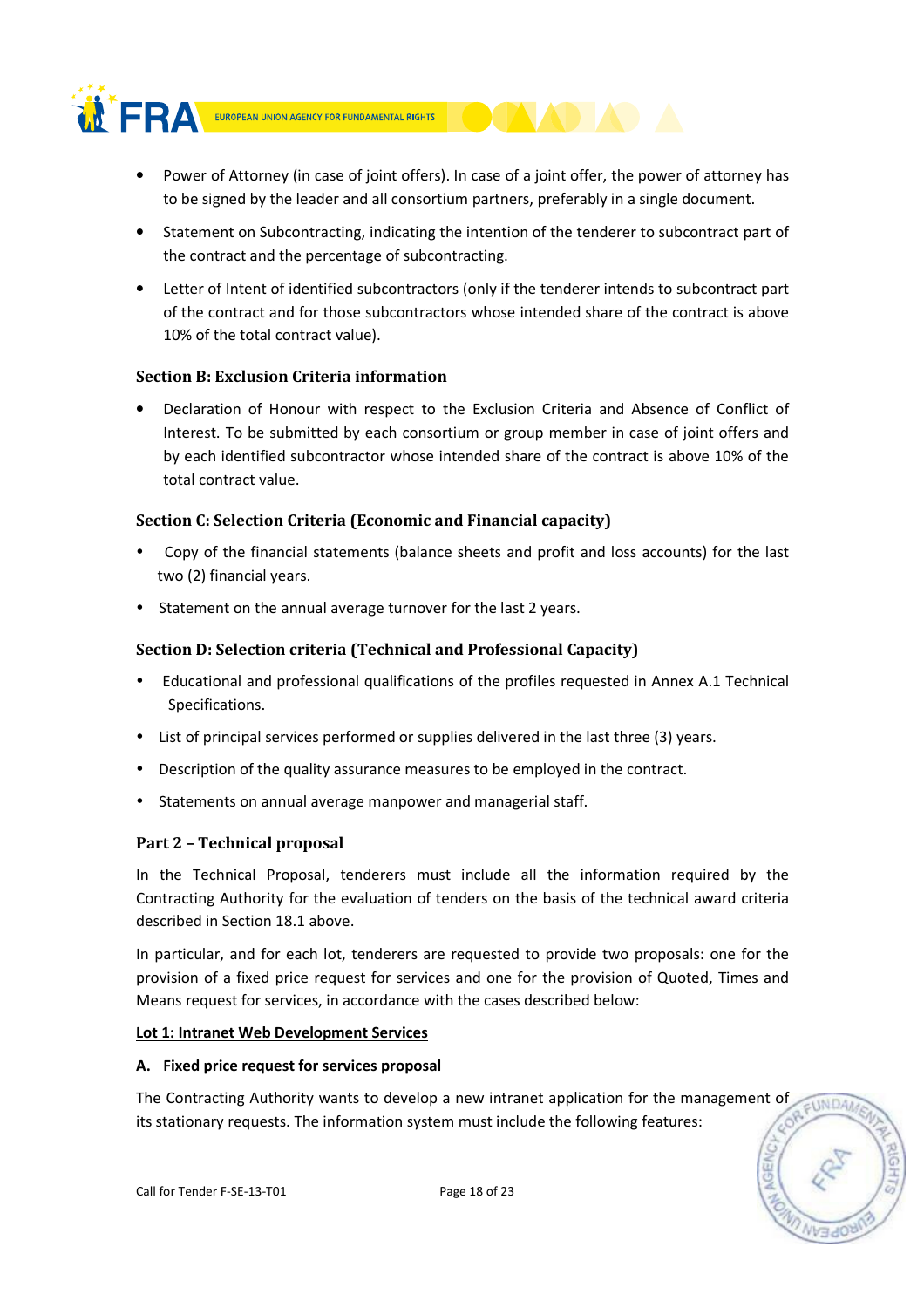

- Management of stationary and their stock levels
- Online request submission
- Processing of the requests
- Notifications
- Reporting on available stock levels
- User management and access rights.

## Description of activities

The activities requested are:

- Analysis and design model of the information system including architecture and database model.
- Development of the system that addressed the above listed features.
- Testing
- Installation and configuration
- Technical documentation

## Delivery time

The timeframe for the development of the system is 6 months.

## **Technologies**

The information system should be developed using SharePoint 2010 and should be available via the Contracting Authority's intranet.

## Requested information

Tenderers should describe the following in their technical proposal:

- 1. The methodology and approach used to analyse, develop and test information system
- 2. The methodology, organisation of the team and tools to be put in place to deliver the project requirements
- 3. The methodology used for the hand-over of the application including documentation and source codes.

## B. Quoted Times and Means request for services proposal

The Contracting Authority wishes to contract the technical support and maintenance of its information system used for the management and follow up of its projects. The task of this service is to assure technical support, corrective maintenance enhancing existing features of the information system.

## Description of activities

The activities requested are:

• Technical support following the requests received by the Contracting Authority. This includes handling of requests for maintenance and enhancing existing features.

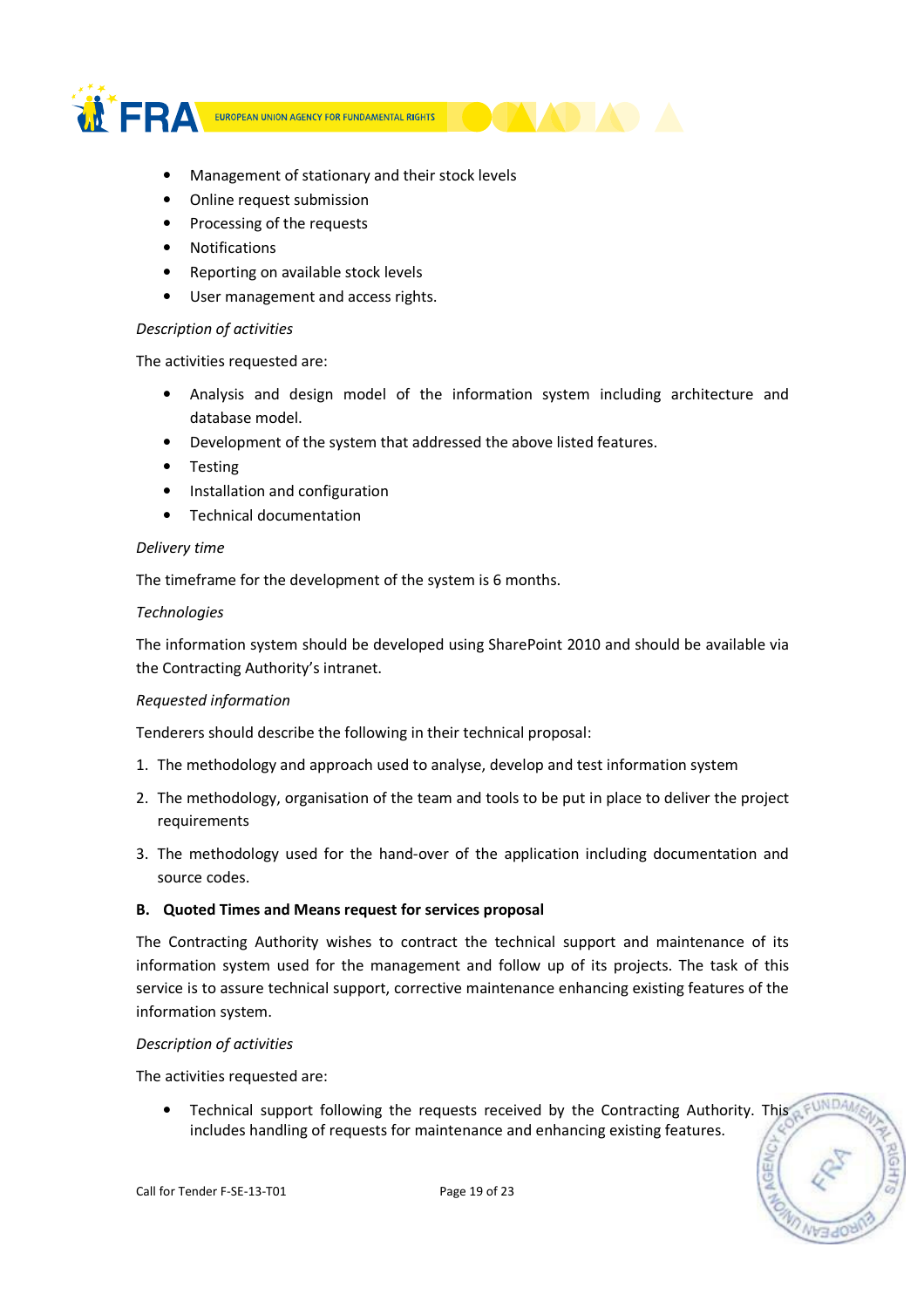

- Corrective maintenance i.e. resolving bugs of the information system as they arise.
- Reporting on the number of requests and their status on a monthly basis.

The contractor must perform all changes at his premises and then deployed to the Contracting Authority's infrastructure.

## Duration

The duration of the requested services is 12 months and the number of foreseen person days per year is 300 of which 60 person days relate to corrective maintenance and the rest for technical support and maintenance.

## **Technologies**

The information system is based on Java, MS SQL, Apache web server technologies.

## Requested information

Tenderers should describe the following in their technical proposal:

- 1. The methodology and approach to be used to take over the application and perform the tasks.
- 2. The methodology, organization of the team and tools to be put in place to deliver the requested activities.
- 3. Approach to be followed to address the requested reporting needs.

## Lot 2: Internet Web Development Services

#### A. Fixed price request for services proposal

#### Context

The Contracting Authority wants to migrate its online databases of fundamental rights-related legal information (Charterpedia and the Case-Law Database) from the old content management system (CMS) to the new Drupal 7 CMS.

The information system must include the following features:

- Integration with internet website information architecture to make the data more available from different parts of the website
- Separation of content from style
- The ability to add multilingual content for certain content
- Creation of user roles for content management

#### Description of activities

The activities requested are:

- Analysis and design model of the information system including architecture and database model.
- User interface definition
- Development of the system that addressed the above listed features.
- Testing

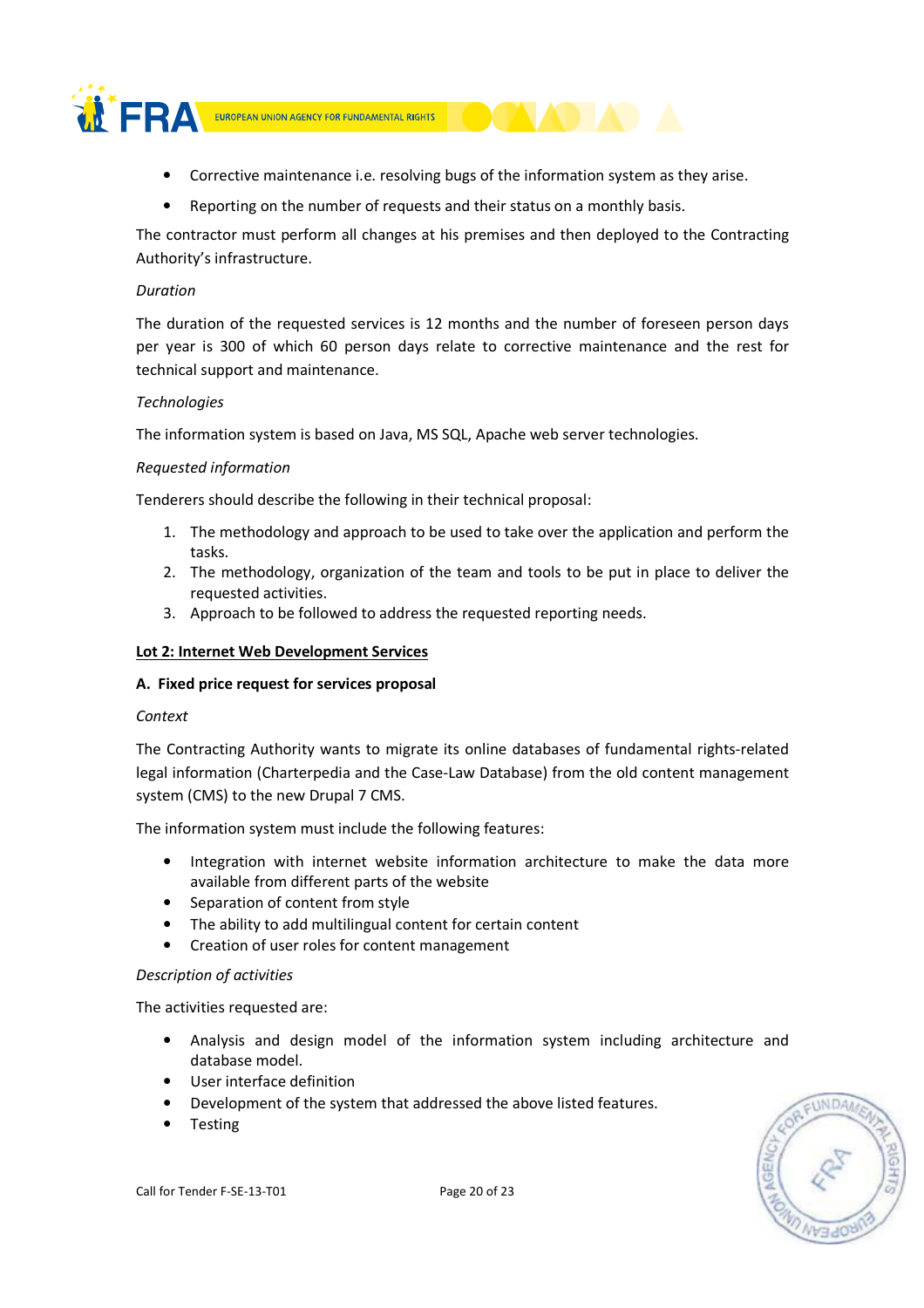

- Installation and configuration
- Technical documentation

#### Delivery time

The timeframe for the development of the system is 6 months.

## **Technologies**

The information system should be developed using Drupal 7 and will be hosted externally by the Contracting Authority.

#### Requested information

Tenderers should describe the following in their technical proposal:

- 1. The methodology and approach used to analyse, develop and test the requirements and design of the WCM.
- 2. The methodology, organization of the team and tools to be put in place to deliver the project requirements.
- 3. The methodology used for the hand-over of the application including documentation and source codes.

## B. Quoted Times and Means request for services proposal

#### Context

The Contracting Authority wishes to contract the technical support and maintenance of its Content Management System used for its website.

The task of this service is assured technical support, corrective maintenance and evolutive maintenance of the CMS.

#### Description of activities

The activities requested are:

- Technical support following the requests received by the Contracting Authority. This includes handling of requests for maintenance and enhancing existing features.
- Corrective maintenance i.e. resolving bugs of the information system as they arise
- Reporting on the number of requests and their status on a monthly basis.

The contractor must perform all changes at his premises and then deployed to the Contracting Authority's infrastructure.

#### Duration

The duration of the requested services is 12 months and the number of foreseen person days per year is 350 of which 40 person days relate to corrective maintenance and the rest for technical support and maintenance.

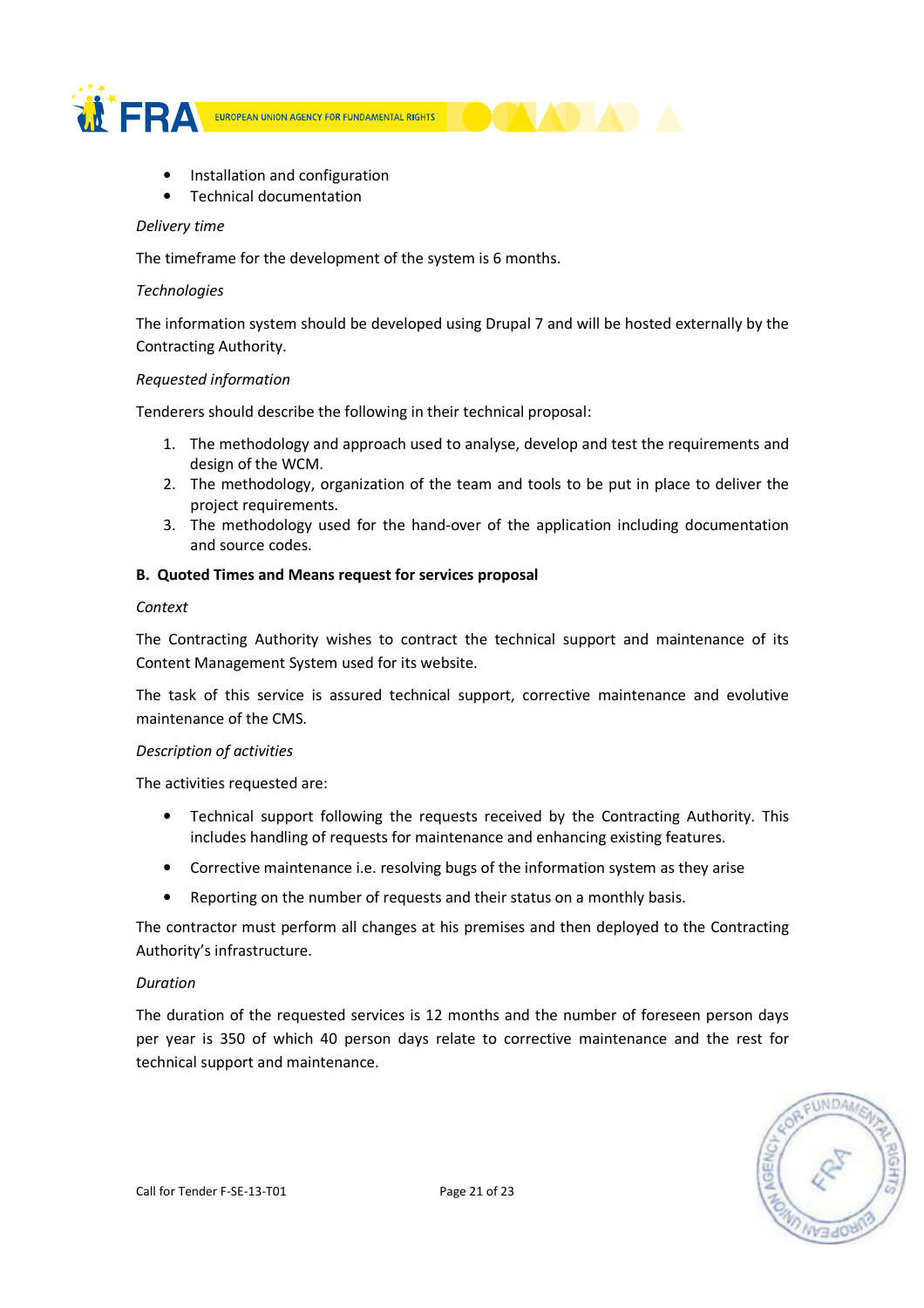

## **Technologies**

The information systems are based on PHP/MySQL Apache web server technologies. The old CMS is based on Oracle, Oracle (BEA) Weblogic, Java, XML and XSL.

## Requested information

Tenderers should describe the following in their technical proposal:

- 1. The methodology and approach to be used to take over the application to perform the requested activities
- 2. The methodology, organization of the team and tools to be put in place to deliver the requested activities.
- 3. Approach to be followed to address the requested reporting needs.

Tenderers should elaborate on all points addressed above in order to obtain as many points as possible. The mere repetition of mandatory, without going into details or without giving any added value, will only result in a low number of points. In addition, if offers do not expressly cover all requirements specified above, the Contracting Authority shall decide to give a zero mark for the relevant qualitative award criteria.

The technical offer must be written with a lay person in mind. The style and presentation must, as far as is possible, be simple and clear, and free of jargon that obscures rather than promotes meaning to readers unfamiliar with it.

The technical proposal must be included in a separate envelope clearly marked as "Technical Offer". Please note that there is no specific form to present your Technical Offer. However, it should be drawn up following the instructions above. A separate Technical Offer for each lot shall be submitted.

## Part 3 – Financial Proposal

In the Financial Proposal tenderers must indicate their financial offers by completing the Financial Offer Forms included in Annex C (Section F). Prices must be included in accordance with the instructions given in the corresponding sections of these Tender Specifications. The Financial Proposal must be included inside a separate envelope clearly marked as "Financial offer".

## 24 Data protection

Processing your reply to the invitation to tender will involve the recording and processing of personal data (such as your name, address and CV). Such data will be processed pursuant to Regulation (EC) No 45/2001 on the protection of individuals with regard to the processing of personal data by the Union institutions and bodies and on the free movement of such data. Unless indicated otherwise, your replies to the questions and any personal data requested are required to evaluate your tender in accordance with the specifications of the invitation to tender and will be processed solely for that purpose by the Contracting Authority. You are entitled to obtain access to your personal data on request and to rectify any such data that is